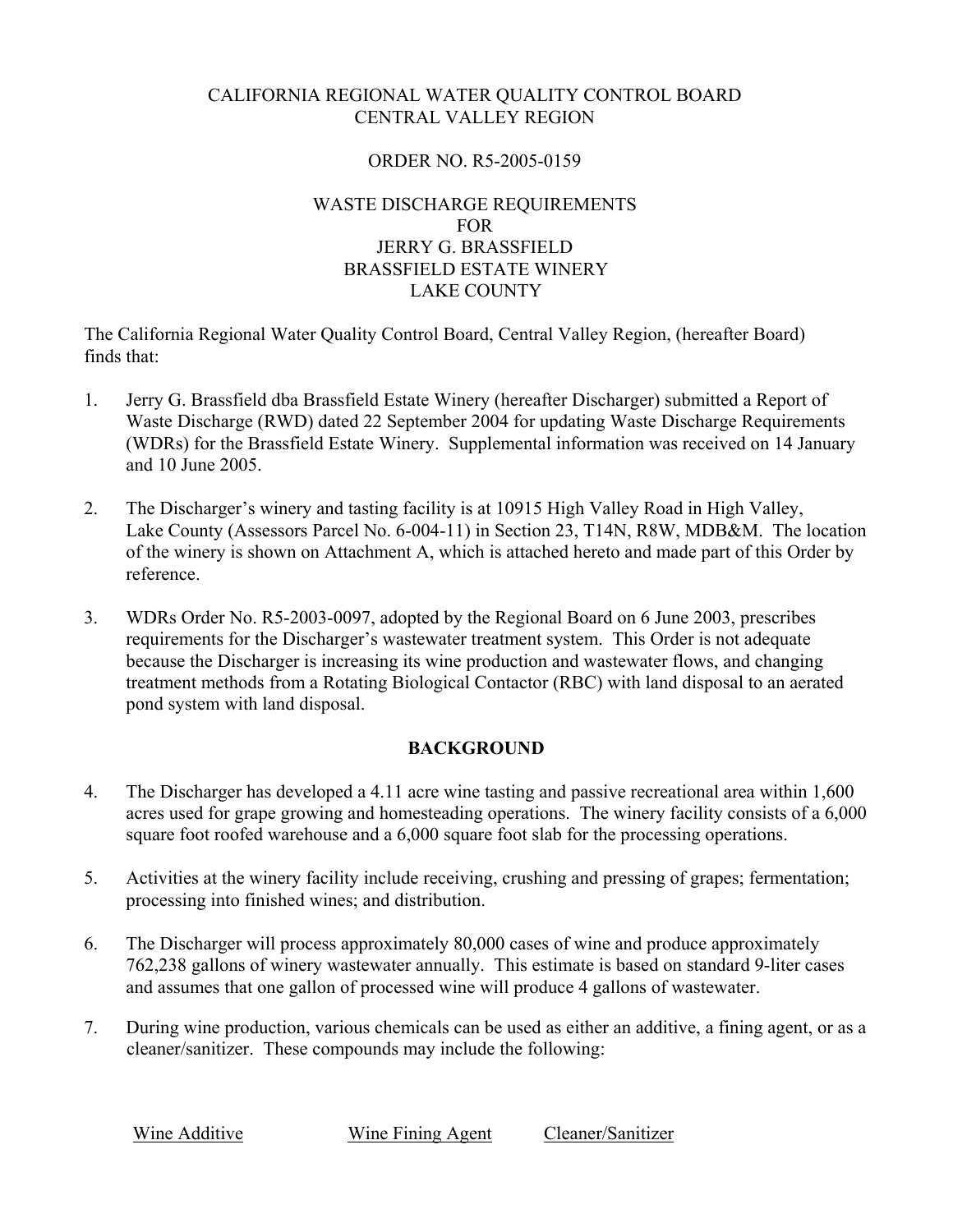| Wine Additive           | <b>Wine Fining Agent</b> | Cleaner/Sanitizer                      |
|-------------------------|--------------------------|----------------------------------------|
| Citric Acid             | Bentonite                | Caustic Soda                           |
| Fumaric Acid            | Diatomaceous Earth       | Sodium Hypochlorite                    |
| Malic Acid              | Carbon                   | <b>Chlorinated Trisodium Phosphate</b> |
| Tartaric Acid           | Copper Sulfate           | Caustic/Wetting Agent                  |
| Phosphate               | Nylon Polymer            |                                        |
| <b>Sulfur Dioxide</b>   | Potassium Bitartrate     |                                        |
| Diammonium Phosphate    |                          |                                        |
| Potassium Metabisulfite |                          |                                        |

8. Monthly influent monitoring data from January 2004 to December 2004 shows pH levels ranging from 5.05 to 7.5 and biochemical oxygen demand (BOD) concentrations up to 15,000 mg/L. Because there are no other site-specific influent concentrations available, typical influent winery wastewater data are presented below. Constituent concentrations are the highest during the crush season, and are typically in the following ranges:

| Compound                            | Units    | <b>Typical Winery</b><br>Concentration Range <sup>1</sup> |
|-------------------------------------|----------|-----------------------------------------------------------|
| pH                                  | pH units | $2.5 - 9.5$                                               |
| Dissolved Oxygen                    | mg/L     | $0.5 - 8.5$                                               |
| Biochemical Oxygen Demand $(BOD5)2$ | mg/L     | $500 - 12,000$                                            |
| Chemical Oxygen Demand (COD)        | mg/L     | $800 - 15,000$                                            |
| Grease                              | mg/L     | $5 - 30$                                                  |
| Settleable Solids                   | mg/L     | $25 - 100$                                                |
| Nonfilterable Residue               | mg/L     | $40 - 800$                                                |
| Volatile Suspended Solids           | mg/L     | $150 - 700$                                               |
| Total Dissolved Solids (TDS)        | mg/L     | $80 - 2,900$                                              |
| Nitrogen                            | mg/L     | $1 - 40$                                                  |
| Nitrate (as Nitrate)                | mg/L     | $0.5 - 4.8$                                               |
| Phosphorous                         | mg/L     | $1 - 10$                                                  |
| Sodium                              | mg/L     | $35 - 200$                                                |
| Alkalinity $(CaCO3)$                | mg/L     | $40 - 730$                                                |
| Chloride                            | mg/L     | $3 - 250$                                                 |
| Sulfate                             | mg/L     | $10 - 75$                                                 |

Management System, Design Criteria and Calculations, 5 June 1998.

2 Five-day, 20° Celsius Biochemical Oxygen Demand.

9. Effluent concentrations of winery wastewater treated using the Rotating Biological Contactor (RBC) treatment unit (used at the facility between 2003 and 2005), based on monthly monitoring reports from January 2004 to December 2004, are as follows: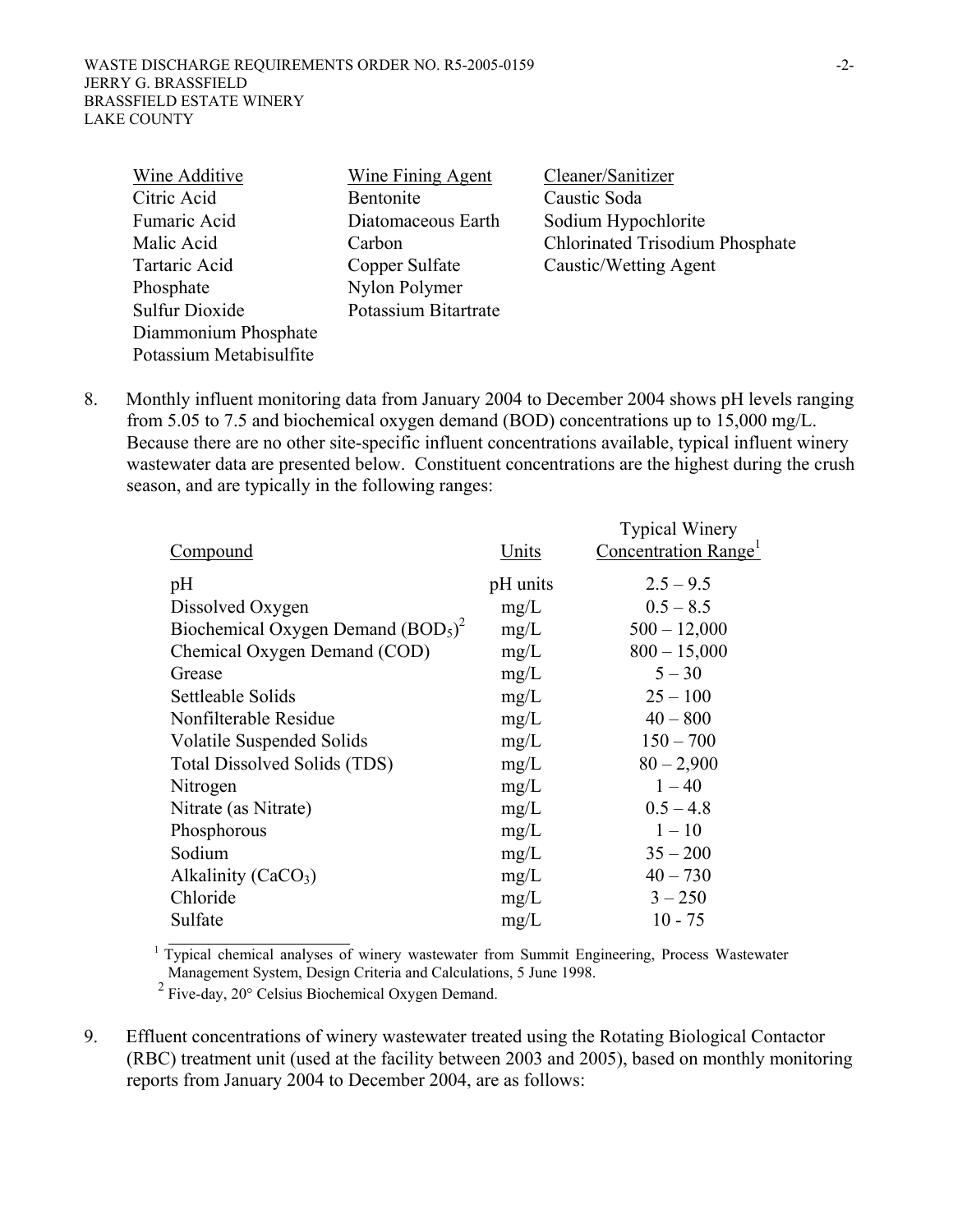|                                                  |               | Non-Crush                  | <b>Crush Concentration</b> |
|--------------------------------------------------|---------------|----------------------------|----------------------------|
| Compound                                         | Units         | <b>Concentration Range</b> | Range                      |
| pH                                               | pH units      | $6.88 - 8.18$              | $7.11 - 7.9$               |
| Specific Conductivity                            | $\mu$ mhos/cm | $361 - 1419$               | $1,547 - 3,070$            |
| Dissolved Oxygen                                 | mg/L          | $0.06 - 4.09$              | $0.14 - 0.25$              |
| Biochemical Oxygen Demand                        | mg/L          | $< 0.5 - 1,900$            | $43 - 1,900$               |
| (BOD <sub>5</sub> ) <sup>T</sup>                 |               |                            |                            |
| Total Dissolved Solids (TDS)                     | mg/L          | $180 - 2,800$              | $1,300 - 2,900$            |
| Total Kjeldahl Nitrogen (TKN)                    | mg/L          | $< 1.0 - 190$              | $23 - 190$                 |
| Nitrate as Nitrogen                              | mg/L          | $< 0.2 - 28$               | $\leq 0.2 - 0.51$          |
| Sulfate                                          | mg/L          | $<2.5-31$                  | $3.8 - 22$                 |
| <b>Volatile Dissolved Solids</b>                 | mg/L          | $37 - 660$                 | $320 - 850$                |
| Five-day, 20° Celsius Biochemical Oxygen Demand. |               |                            |                            |

### **WASTEWATER SYSTEM**

- 10. By October 2005, the Discharger will convert from using the RBC treatment process to using an aerated pond treatment process. The following findings describe the new treatment system.
- 11. Wastewater generated from winery processing activities (process/equipment cleaning, barrel washing and washdown operations) is collected in a series of floor drains both at the crush pad and inside the winery building. The wastewater then gravity flows to an influent pump station where it is pumped through a force main equipped with a flow meter to a 3,000 gallon selector tank for sludge bulking control. A chemical feed pump used for the injection of nutrients to control pH is also piped into the selector tank. From this tank, the wastewater will flow into either Aeration Pond No. 1 or No. 2. Each of the ponds is equipped with mechanical aeration devices. Flow between these two ponds is controlled via a telescoping valve in a manhole. From the ponds, the wastewater flows through a clarifier and into two 2,500 gallon aboveground temporary storage tanks prior to being discharged to an eight acre land application area. Some of the activated sludge collected in the clarifier will be returned to the aeration ponds. A schematic of the wastewater system is shown as Attachment B. A site plan is shown as Attachment C and detailed in Attachments C-1 and C-2. Attachments B, C, C-1, and C-2 are attached hereto and made part of this Order by reference.
- 12. The two 2,500 gallon aboveground storage tanks are located northwest of the aeration ponds and are used for the temporary storage of wastewater from the aeration ponds. Supplemental irrigation water is added to the tanks prior to discharge to the land application area.
- 13. Each of the two aeration ponds will be constructed with two individual layers of 40-mil geocomposite clay liner (GCL) with a leachate collection system between the two GCL layers for leak detection purposes. A 4-inch thick concrete layer in each of the ponds will overlie the liner and act as a wear surface to protect the liner from maintenance operations and possible scour from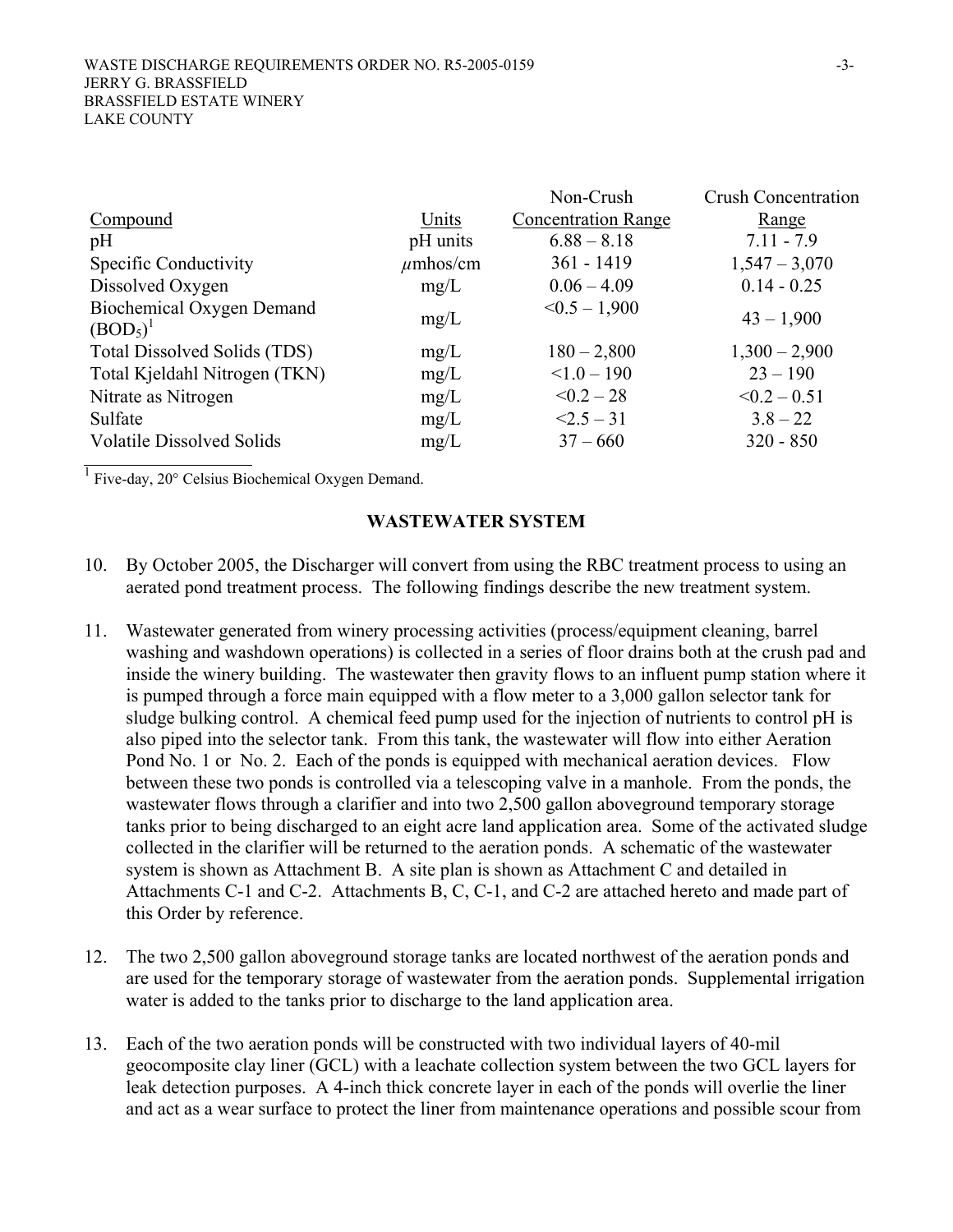the mechanical aerators. The ponds have a combined surface area totaling 5,200 square feet and a volume with 2-feet of freeboard of approximately 99,000 gallons.

- 14. The RWD states that the activated sludge from the clarifier will either be directly pumped to the selector tank and then to the aeration ponds, or into two sludge drying beds. These beds will be constructed with a 40-mil high density polyethylene (HDPE) liner with a drainpipe connected to the aeration ponds. The beds will be covered during the wet weather months with waterproof tarps to prevent storm water from entering the beds. During the winter months, the sludge will be transported offsite via a licensed waste hauler for proper disposal.
- 15. The Discharger has submitted a Construction Quality Assurance (CQA) Plan to assure that construction practices for the aeration ponds are of high quality to provide maximum protection of water quality. This Order requires the Discharger to submit a Certification Report signed by an appropriately registered professional following completion of the construction phase of the project.
- 16. The Discharger states that this aerated pond system should be completed in October 2005. The RBC treatment unit will continue to be used until the Discharger has completed the wastewater treatment system as described in this Order.
- 17. The RWD states that the average monthly flow anticipated during the crush period (September and October) is approximately 6,000 gallons per day (gpd). The average monthly flows during the remainder of the year are anticipated at 1,830 gpd.
- 18. The Discharger's water-balance for the wastewater treatment, storage, and disposal system shows that the wastewater ponds have adequate capacity to accommodate allowable wastewater flows and design seasonal precipitation for a 100-year return period.
- 19. The majority of the processing is conducted under covered roofs to protect against commingling of storm water runoff with process wastewater. However, the grape crush area is on an uncovered concrete pad equipped with a drain containing a three-way control valve connected to the wastewater influent and the storm water discharge piping. This valve is secured via a padlock and chain to direct the flow of water and ensure that during crush operations all wastewater is discharged into the treatment system. The Discharger states that only senior management personnel are provided with a security key for access and control of the valve. The storm water collection system consists of an oil/water separator for treatment prior to discharge to an intermittent stream.

# **LAND APPLICATION SYSTEM**

20. The Discharger proposes to dispose of winery effluent by applying it to eight acres of vegetated land using an automated spray irrigation system. The RWD states that in the event the foliage is not controlled by the deer population on-site that a tractor will be utilized as necessary, and the grasses will either be composted onsite or transported offsite.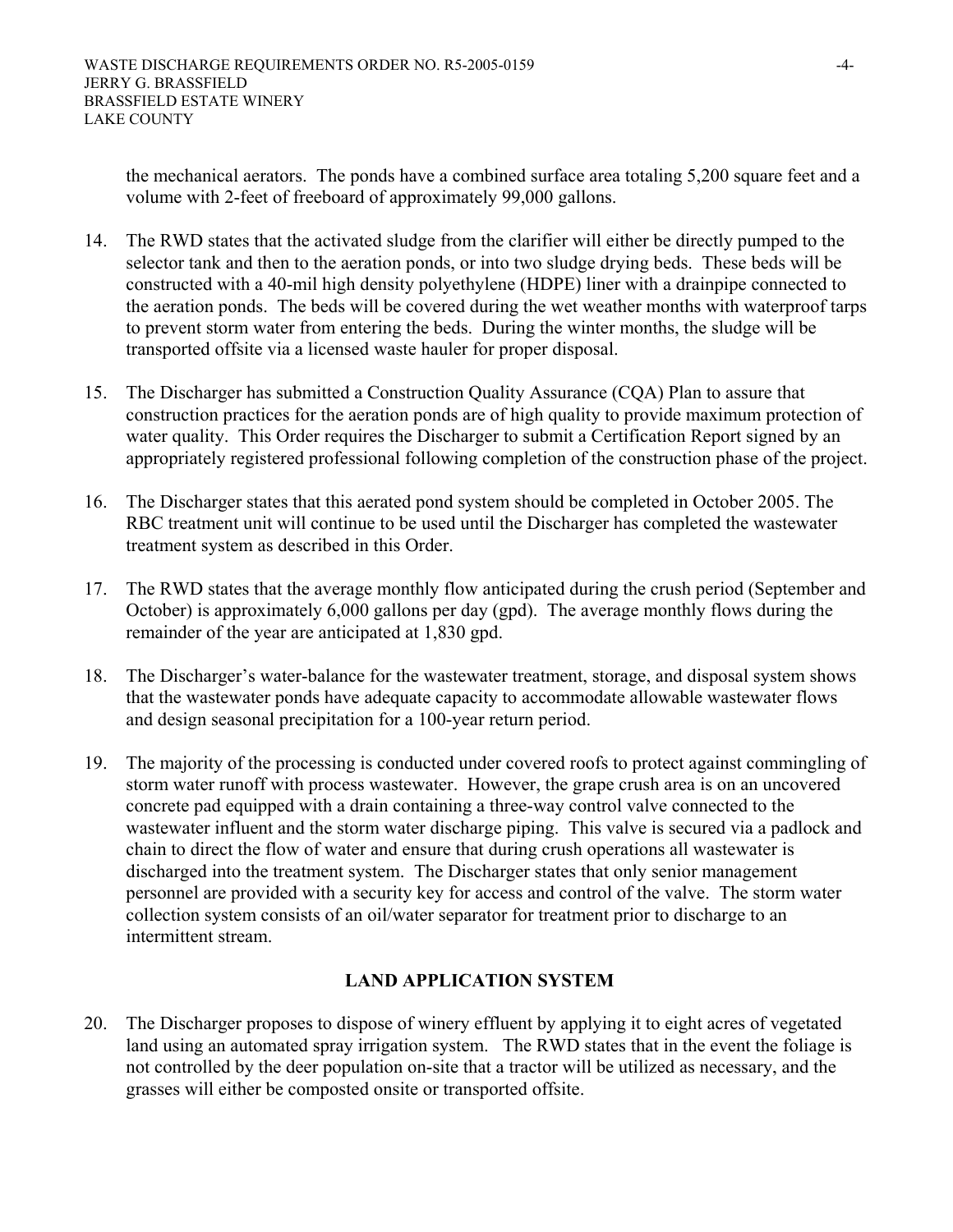- 21. Tailwater controls consist of an earthen berm down slope of the land application area that is used to prevent waste water from leaving the land application area. In order to prevent the potential discharge of storm water mixed with wastewater, this Order prohibits irrigation with wastewater 24 hours before, during, or 24 hours after a rain event, or when soils are saturated.
- 22. The following table presents anticipated loading rates to the eight acre land application area for BOD, total nitrogen, and total dissolved solids (TDS), including volatile dissolved solids (VDS), and inorganic dissolved solids (IDS). With the exception of BOD, these loading rates were calculated based on annual wastewater flows of 762,238 gallons, and average effluent concentrations from the RBC treatment unit from January 2004 to April 2005. The BOD value used in the calculation was based on modeling data.

| Compound              | Concentration<br>(mg/L) | Loading Rate<br>(lbs/acre/year) | Loading Rate<br>(lbs/acre/month) | Loading Rate<br>(lbs/acre/day) |
|-----------------------|-------------------------|---------------------------------|----------------------------------|--------------------------------|
| <b>BOD</b>            | 400                     | 318                             | 26                               | 0.9                            |
| <b>TDS</b>            | 1,279                   | 1,016                           | 85                               | 2.8                            |
| <b>VDS</b>            | 213                     | 169                             | 14                               | 0.5                            |
| <b>IDS</b>            | 1,066                   | 847                             | 71                               | 2.3                            |
| <b>Total Nitrogen</b> | 42                      | 33                              |                                  | 0.1                            |

- 23. These loading rate calculations show that the nitrogen in the wastewater is less than the grass crop demand on the land application area based on a nitrogen demand of 200 lbs/acre/year for native grasses. Given the application method and loading, groundwater should not be degraded by nitrogen. In addition, these calculations show application of the winery wastewater to the eight acre land application area should not cause an increase in the salt (measured as specific conductivity, TDS, or chloride concentrations) in the underlying groundwater. The "total dissolved solids" component of the wastewater is composed of both volatile dissolved solids (VDS) and inorganic dissolved solids (IDS). The volatile dissolved solids are broken down by soil microorganisms in a well managed land application system and do not reach groundwater. Because plants can take up to 2,000 pounds of salt/acre/year, the loading rate for TDS should not degrade the underlying groundwater.
- 24. The following table presents estimated average hydraulic loading rates for the eight acre land application area if wastewater was land applied on a daily basis. However, because this Order prohibits irrigation of wastewater 24 hours before, during, or 24 hours after a rain event, or when soils are saturated, these calculations may not represent actual applied daily rates.

| Annual Flow (gallons)     | 762,238 |
|---------------------------|---------|
| Acreage Applied (acres)   |         |
| Rate(gallons/acre/year)   | 95,280  |
| Rate (gallons/acre/month) | 7 940   |
| Rate (gallons/acre/day)   |         |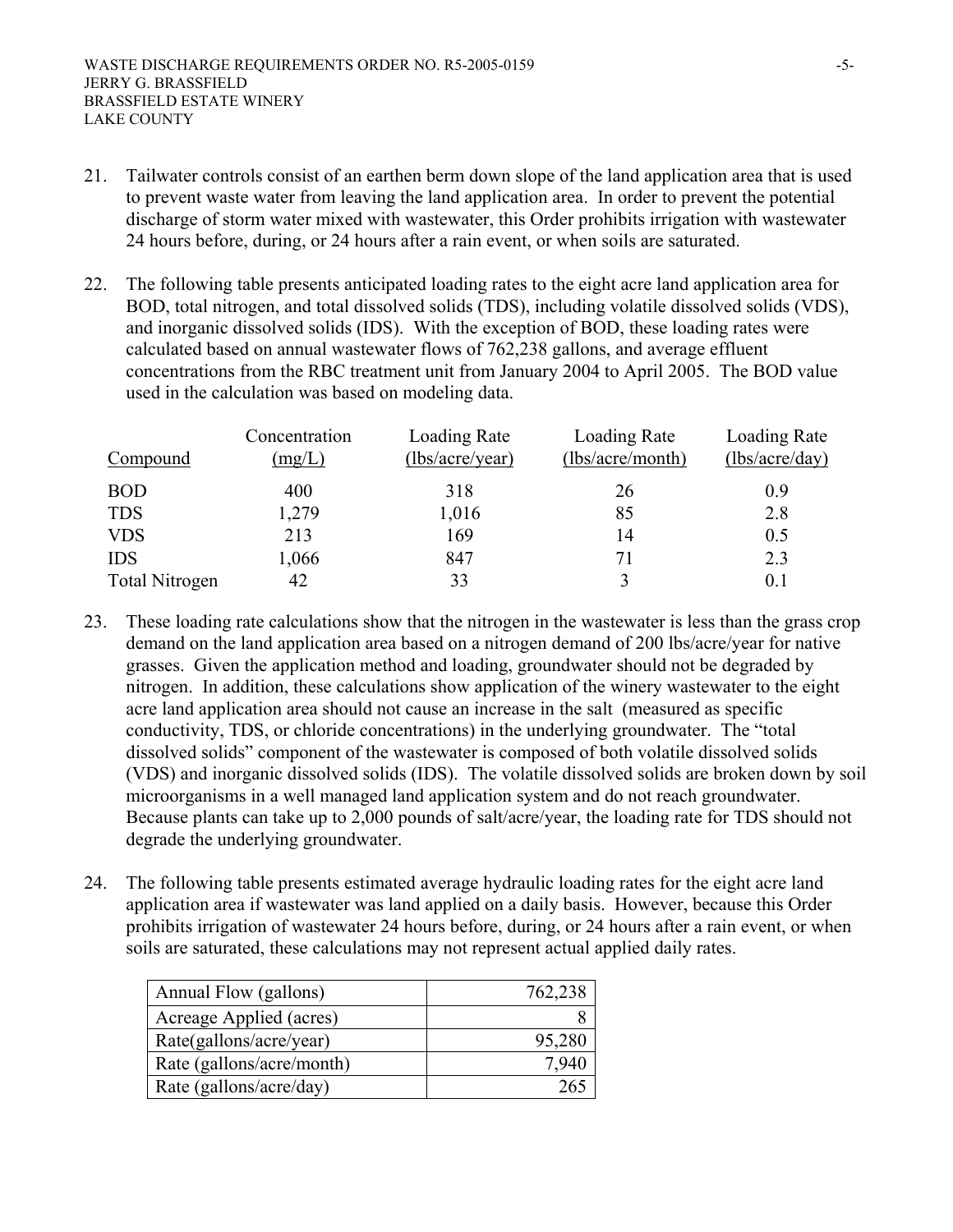#### **SOLID WASTE**

- 25. Solid/semi-solid wastes such as pomace (skins, seeds, pulp, stems, etc. resulting from the grape crush), and wine settlement and filter cake media (bentonite and diatomaceous earth) are also generated by the processing operations. Such solid/semi-solid wastes are segregated from the process wastewater stream for separate handling and disposal. The pomace is spread in the vineyards as compost and/or tilled into the vineyards as a soil amendment. The bentonite and diatomaceous earth are removed from the facility by a licensed waste hauler. According to the RWD, storage of solid/semi-solid wastes will only occur on relatively impervious surfaces with leachate collection capabilities. Collected leachate will be sent to the process wastewater treatment system for further handling and treatment prior to disposal.
- 26. Seeds, stems, skins, and pomace collected from crushing equipment and from floor drain screens will be placed into plastic tubs and then spread out within the 80 acres of vineyard area prior to the beginning of the rainy season. Any composted waste material would be disced into the soil during spring soil preparation.

# **SITE SPECIFIC CONDITIONS**

- 27. The site is relatively flat and is near the western end of High Valley which trends east to west. High Valley is a few miles north of Clear Lake.
- 28. Surficial soils (upper 12-inches) consist of the Wolfcreek loam which is characterized as a stratified brown clay loam and very sandy clay loam. These soils typically have moderately slow permeability. Based on a Soil Conservation Survey report, permeability values for the Wolfcreek soils range from 0.2 to 0.6 inches/hour at 20 to 25 inches depth.
- 29. The upper 20 feet of subsurface geology consists primarily of highly plastic, very stiff to hard clay of lacustrine origin.
- 30. The soils underlying the aeration ponds generally consist of dark organic material at the surface underlain by silt with sands to approximately 1.5 feet bgs, silt with some clay and angular particles to approximately 5 feet bgs, and sandy silt with some 1 to 2-inch diameter cobbles to approximately 7 feet bgs. Water was encountered at approximately 8-feet bgs. The depth to underlying bedrock in the area is unknown since the soil pits excavated to approximately 9-feet bgs did not reveal bedrock.
- 31. The facility is within the Lucerne Hydrologic Area (No. 513.53), as depicted on interagency hydrologic maps prepared by the Department of Water Resources in August 1986.
- 32. The 100 year return rainfall for the area is approximately 62 inches and ranges from 0.3 to 11.8 inches. The precipitation data is based on information obtained from the Clearlake Highlands Station.
- 33. Evapotranspiration rates for the High Valley area range from 0.9 to 8 inches per month with the highest rates occurring in July.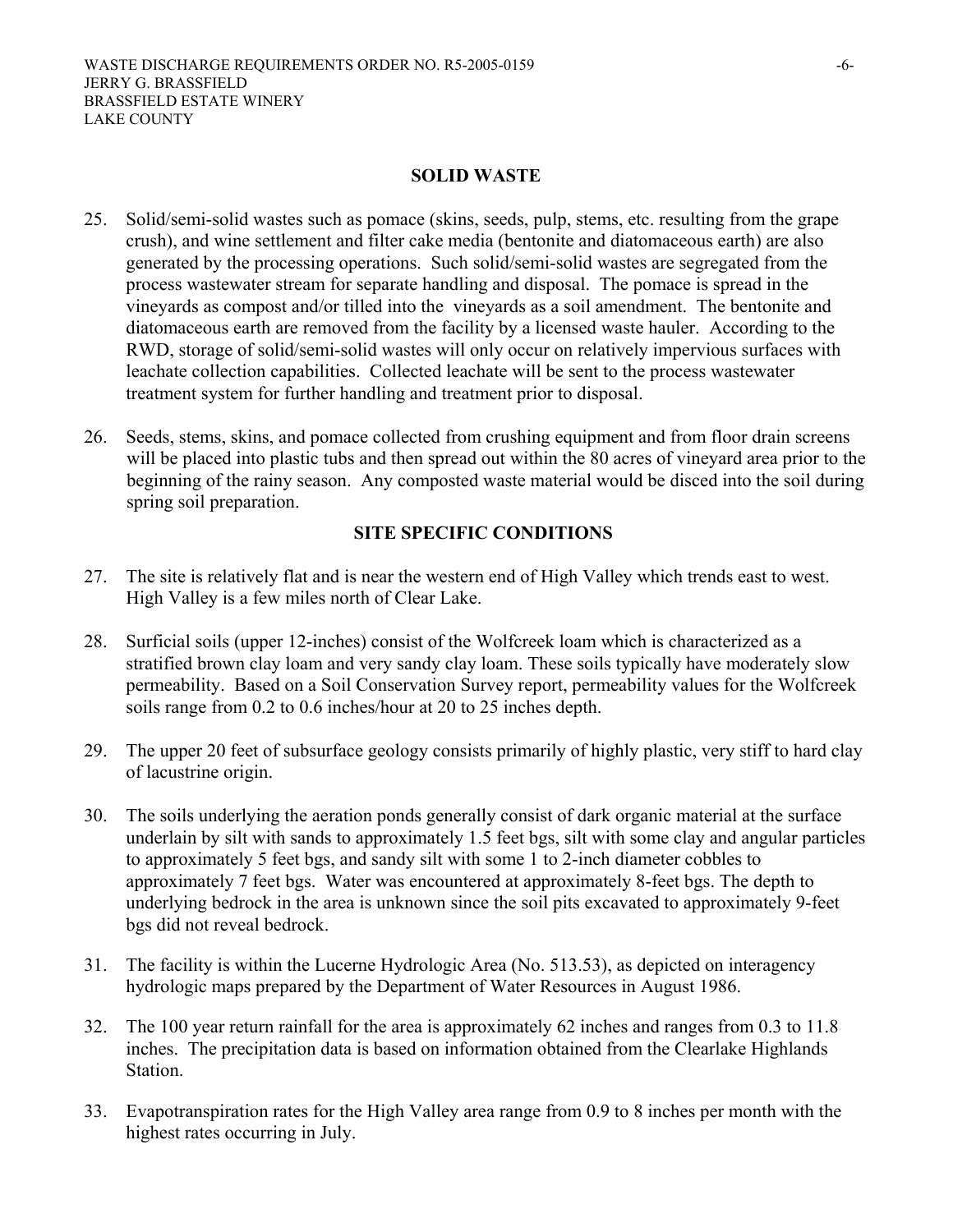34. Sanitary/domestic wastewater is collected separately from the process winery wastewater in an onsite sewage disposal system. This system is regulated by Lake County Environmental Health Department.

#### **GROUNDWATER CONDITIONS**

- 35. The Discharger installed three two-inch diameter groundwater monitoring wells in 2002 and a fourth well in 2003. Hydrologic data collected from these wells show that the depth to water ranges from approximately 3 to 11 feet below ground surface (bgs) and groundwater flow is toward the southeast at a magnitude of 0.013 ft/ft. The monitoring well locations are shown in Attachment C-1.
- 36. Quarterly groundwater samples collected from monitoring wells between first quarter 2003 and second quarter 2005 have been analyzed for a number of constituents. Relevant constituents are presented in the table below.

| Constituents           | Units         | $MW-1$        | $MW-2$          | $MW-3$           | $MW-4$           |
|------------------------|---------------|---------------|-----------------|------------------|------------------|
|                        |               | (upgradient)  | (downgradient)  | (downgradient    | (background)     |
| pH                     | pH units      | $6.28 - 7.15$ | $6.42 - 7.1$    | $6.43 - 7.24$    | $6.21 - 6.44$    |
| Specific Conductivity  | $\mu$ mhos/cm | $204 - 609$   | $740 - 1280$    | $595 - 875$      | $142 - 458$      |
| <b>Total Dissolved</b> | mg/L          | $140 - 280$   | $400 - 710$     | $310 - 440$      | $100 - 220$      |
| Solids                 |               |               |                 |                  |                  |
| Chloride               | mg/L          | $7 - 21$      | $59 - 190$      | $3 - 49$         | $10 - 49$        |
| Sulfate                | mg/L          | $9 - 35$      | $35 - 120$      | $33 - 48$        | $14 - 23$        |
| Nitrate as Nitrogen    | mg/L          | < 0.2         | $<1 - 47$       | $12 - 19$        | $\leq 0.2 - 6.2$ |
| Total Kjeldahl         | mg/L          | < 1.0         | $\leq 1.0 - 15$ | $\leq 1.0 - 5.6$ | $\leq 1.0 - 5.5$ |
| Nitrogen               |               |               |                 |                  |                  |
| Sodium                 | mg/L          | $18 - 59$     | $48 - 120$      | $38 - 47$        | $14 - 39$        |

- 37. Nitrate as nitrogen has consistently been reported above the maximum contaminant level (MCL) of 10 mg/L in quarterly groundwater samples collected from MW-3 since the first quarter 2003. Nitrate as nitrogen has also been reported above the MCL in samples collected from MW-2. In addition, these nitrate as nitrogen concentrations in MW-2 and MW-3 exceed background concentrations reported in MW-4 located upgradient of MW-2 and MW-3.
- 38. Total Dissolved Solids (TDS) concentrations have exceed the Agricultural Water Quality Goal of 450 mg/L in several samples collected from MW-2 and MW-3 since the first quarter 2003. In addition, these TDS concentrations in MW-2 and MW-3 exceed background concentrations reported in MW-4 located upgradient of MW-2 and MW-3.
- 39. The RWD states that the sources of the higher nitrate and TDS concentrations in MW-2 and MW-3 may be associated with previous ranching/cattle operations, current fertilizer applications in the area, and the domestic leachfield located near MW-1. The RWD states that removal of the RBC treatment unit and replacement of the pump station should prevent further groundwater degradation.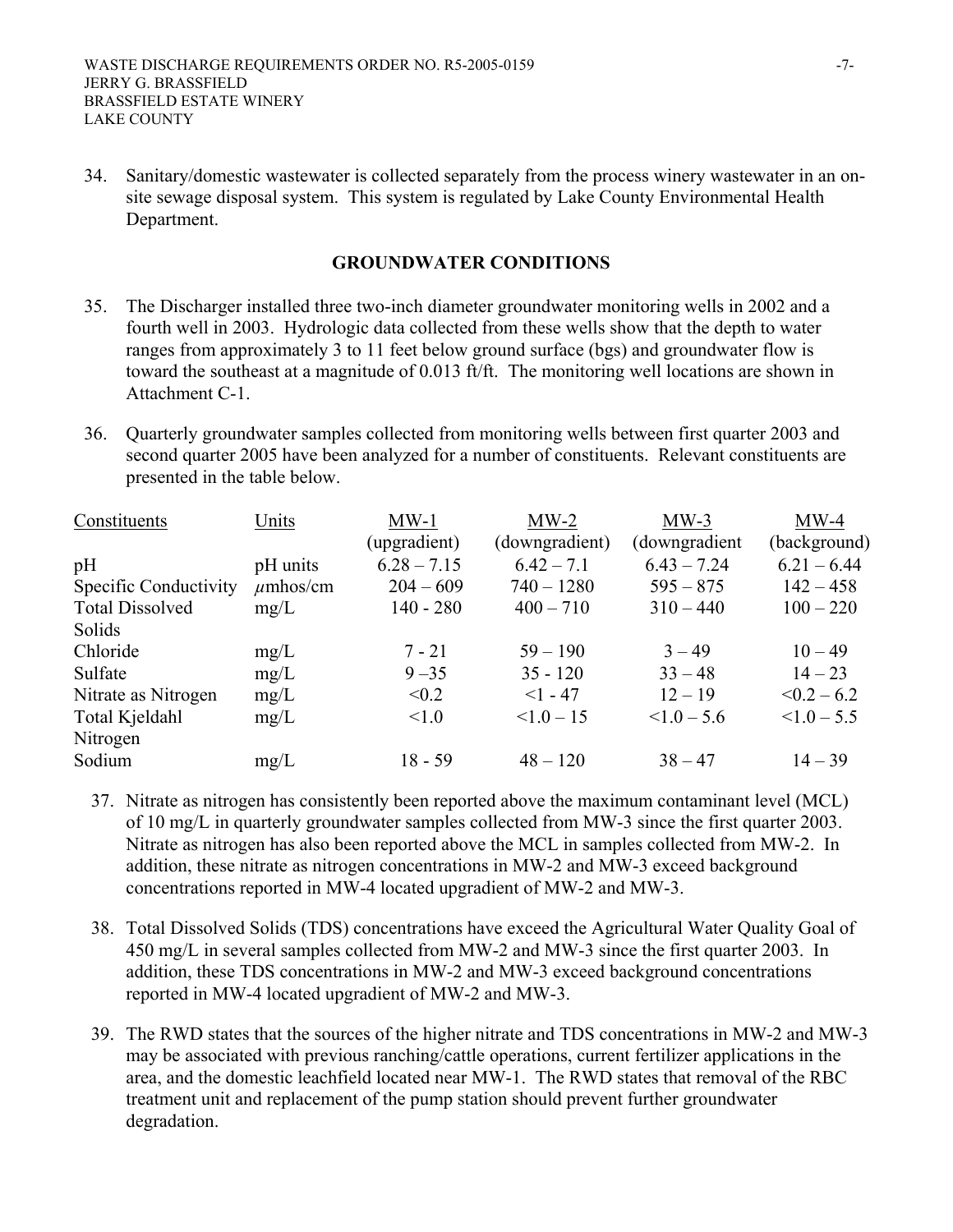- 40. A Salinity Reduction Workplan submitted in August 2004 indicated that the most obvious method of reducing salinity was to reduce its use in the winemaking process. In addition, the report stated that if the BOD concentration were lowered, then the VDS levels would also be reduced. Finally, the report stated that improving the landscape within the land application area would increase the amount of nitrogen taken up by the crops.
- 41. It is noted that the above discussion relates to the monitoring wells installed to measure the effects of the RBC treated wastewater and the discharge to the landscaped areas. This Order requires that the discharge be ceased by 1 November 2005. As the new wastewater treatment and disposal system is in a different location, this Order also requires that new groundwater monitoring wells be installed. Because the new system provides better treatment, the Discharger should be able to comply with the Groundwater Limitations of this Order.
- 42. Primary water for processing and domestic purposes is derived from a spring southwest of the facility and at an elevation approximately 150 feet higher than the facility. The water from the spring gravity flows to the winery. In addition to this water supply, two 5,000 gallon storage tanks located on the hillside south of the winery site are connected to various hydrants and to the sprinkler system inside the winery building used for fire protection. A groundwater sample was collected from the spring in February 2002 and analyzed for the following constituents. Results are presented in the table below.

| Constituents          | Units         | Water Supply |
|-----------------------|---------------|--------------|
| pH                    | pH units      | 7.0          |
| Specific Conductivity | $\mu$ mhos/cm | 480          |
| Dissolved Oxygen      | mg/L          | 5.6          |
| <b>TDS</b>            | mg/L          | 240          |
| Hardness, Total       | mg/L          | 203          |
| Iron                  | mg/L          | < 0.10       |
| Manganese             | mg/L          | 0.027        |
| Sodium                | mg/L          | 22           |
| Arsenic               | mg/L          | < 0.0020     |
| <b>Boron</b>          | mg/L          | < 0.050      |
| <b>Total Coliform</b> | MPN/100 mL    | < 1.0        |
| Fecal Coliform        | MPN/100 mL    | < 1.0        |

# **BASIN PLAN, BENEFICIAL USES, AND REGULATORY CONSIDERATIONS**

43. The *Water Quality Control Plan for the Sacramento River and San Joaquin River Basins, Fourth Edition*, (hereafter Basin Plan) designates beneficial uses, establishes water quality objectives, contains implementation plans and policies for protecting waters of the basin, and incorporates by reference plans and policies adopted by the State Water Resources Control Board. Pursuant to §13263(a) of the California Water Code (CWC), waste discharge requirements must implement the Basin Plan.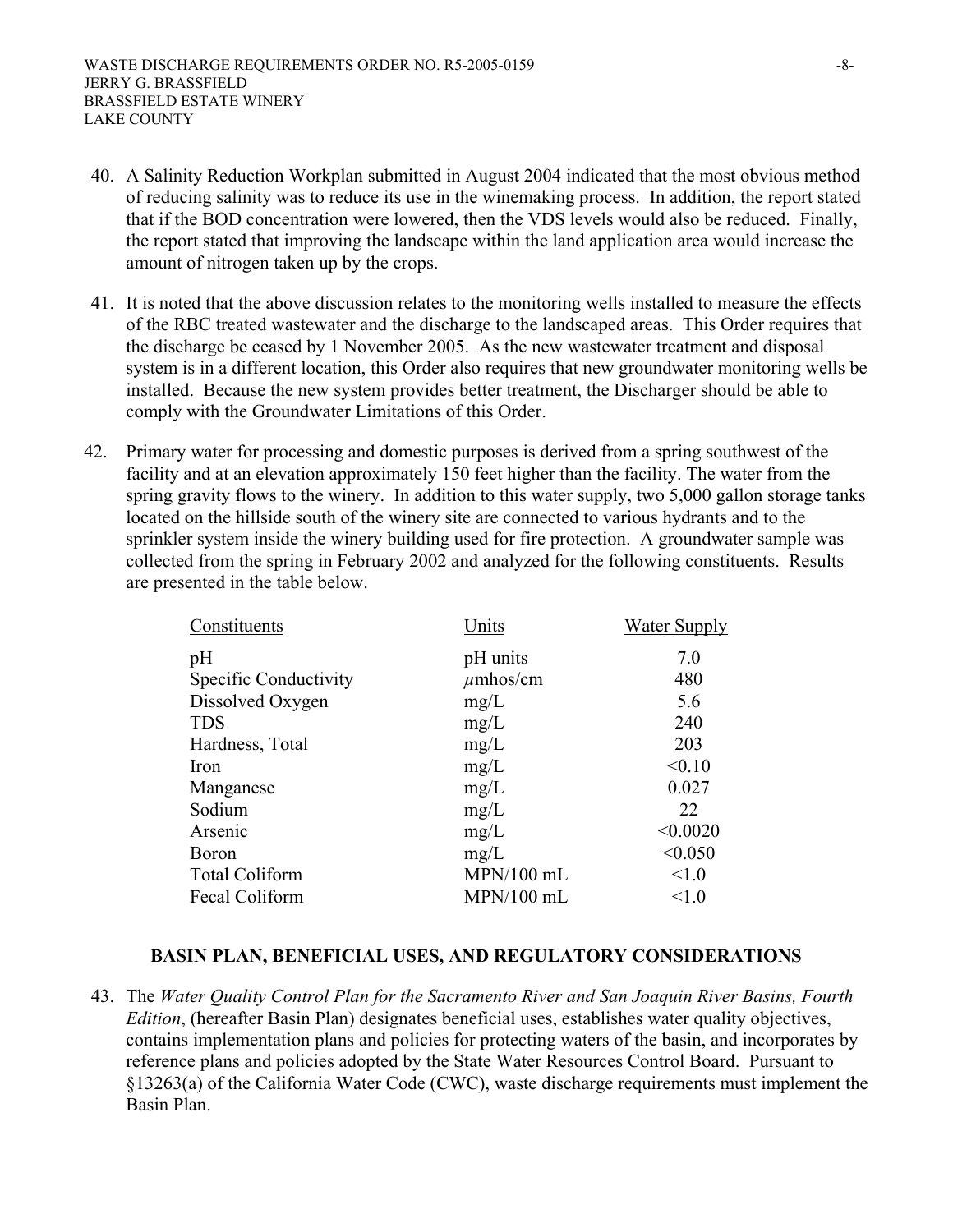- 44. Surface water drainage in the area is to Schindler Creek, which is tributary to Clear Lake.
- 45. The beneficial uses of Clear Lake, as stated in the Basin Plan, are municipal and domestic supply; agricultural supply; industrial service supply; water contact recreation; noncontact water recreation; warm freshwater habitat, cold freshwater habitat; spawning, reproduction, and/or early development; and wildlife habitat.
- 46. The beneficial uses of underlying groundwater are municipal and domestic water supply, agricultural supply, industrial service supply, and industrial process supply.
- 47. State Water Resources Control Board (State Board) Resolution No. 68-16 requires that the Board, in regulating the discharge of waste, must maintain high quality waters of the state until it is demonstrated that any change in quality will be consistent with maximum benefit to the people of the State, will not unreasonably affect beneficial uses, and will not result in water quality less than that described in the Regional Board's policies (e.g., quality that exceeds water quality objectives).
- 48. Anti-degradation has been considered pursuant to State Board Resolution No. 68-16 and it has been determined that this discharge of waste should not degrade surface water or groundwater quality. The waste will be treated to remove BOD and total suspended solids, and will be applied to land at agronomic rates. The Discharger is required to implement its Salinity Reduction Plan. This Order establishes effluent limitations that are protective of the beneficial uses of the underlying groundwater, and requires the sampling of groundwater monitoring wells to assure that the discharge of waste is not impacting the underlying groundwater. Based on the result of the scheduled tasks, this Order may be reopened to reconsider effluent limitations and other requirements to comply with Resolution 68-16.
- 49. Section 13267(b) of California Water Code provides that: "*In conducting an investigation specified in subdivision (a), the regional board may require that any person who has discharged, discharges, or is suspected of having discharged or discharging, or who proposes to discharge waste within its region, or any citizen or domiciliary, or political agency or entity of this state who has discharged, discharges, or is suspected of having discharged or discharging, or who proposes to discharge, waste outside of its region that could affect the quality of waters within its region shall furnish, under penalty of perjury, technical or monitoring program reports which the regional board requires. The burden, including costs, of these reports shall bear a reasonable relationship to the need for the report and the benefits to be obtained from the reports. In requiring those reports, the regional board shall provide the person with a written explanation*  with regard to the need for the reports, and shall identify the evidence that supports requiring that *person to provide the reports*."

The technical reports required by this Order and the attached "Monitoring and Reporting Program No. R5-2005-0159" are necessary to assure compliance with these waste discharge requirements.

50. California Department of Water Resources standards for the construction and destruction of groundwater wells (hereafter DWR Well Standards), is described in *California Well Standards Bulletin 74-90* (June 1991) and *Water Well Standards: State of California Bulletin 94-81* (December 1981). These standards, and any more stringent standards adopted by the state or county pursuant to CWC section 13801, apply to all monitoring wells.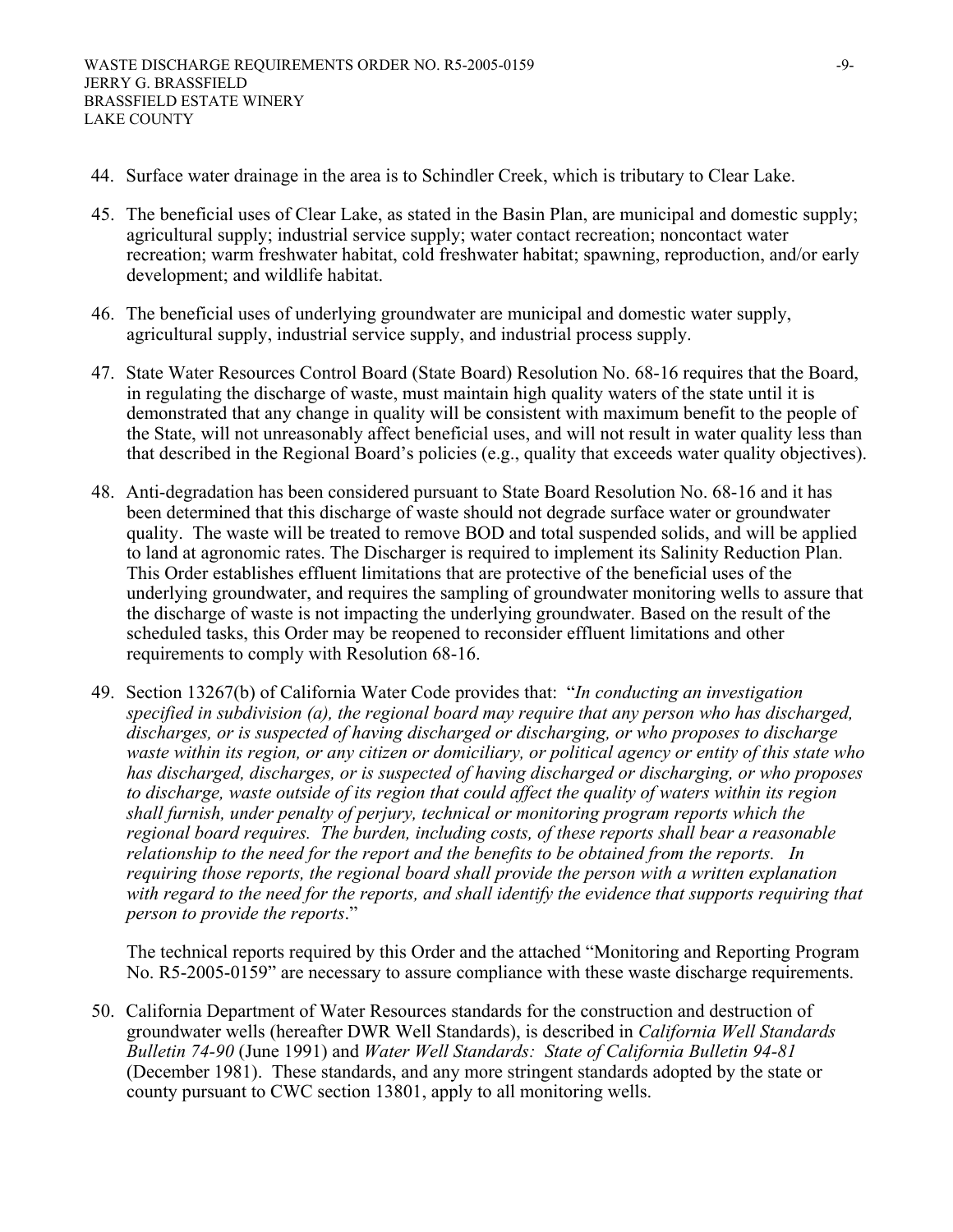- 51. Federal regulations for storm water discharges were promulgated by the U.S. Environmental Protection Agency on 16 November 1990 (40 CFR Parts 122, 123, and 124). The State Board adopted Order No. 97-03-DWQ (General Permit No. CAS000001) specifying waste discharge requirements for discharges of storm water associated with industrial activities, and requiring submittal of a Notice of Intent by all affected industrial dischargers. The Discharger has obtained coverage under General Permit No. CAS000001.
- 52. This discharge is exempt from the requirements of *Consolidated Regulations for Treatment, Storage, Processing, or Disposal of Solid Waste,* as set forth in Title 27, California Code of Regulations (CCR), Division 2, Subdivision 1, Section 20005, et seq., (hereafter Title 27). The exemption pursuant to Section 20090(b), is based on the following:
	- a. The Board is issuing waste discharge requirements,
	- b. The discharge complies with the Basin Plan, and
	- c. The wastewater does not need to be managed according to Title 22 CCR, Division 4.5, and Chapter 11, as a hazardous waste.
- 53. The action to update WDRs for this existing facility is exempt from the provisions of the California Environmental Quality Act (CEQA), in accordance Title 14, California Code of Regulations (CCR), Section 15301.
- 54. Pursuant to California Water Code Section 13263(g), discharge is a privilege, not a right, and adoption of this Order does not create a vested right to continue the discharge.

# **PUBLIC NOTICE**

- 55. All the above and the supplemental information and details in the attached Information Sheet, incorporated by reference herein, were considered in establishing the following conditions of discharge.
- 56. The Discharger and interested agencies and persons were notified of the intent to prescribe WDRs for this discharge and provided an opportunity for a public hearing and an opportunity to submit their written views and recommendations.
- 57. In a public meeting, all comments pertaining to the discharge were heard and considered.

**IT IS HEREBY ORDERED** that Order No. R5-2003-0097 is rescinded and, pursuant to Sections 13263 and 13267 of the California Water Code, Jerry G. Brassfield, his agents, successors, and assigns, in order to meet the provisions contained in Division 7 of the California Water Code and regulations adopted thereunder, shall comply with the following:

*[Note: Other prohibitions, conditions, definitions, and some methods of determining compliance are contained in the attached "Standard Provisions and Reporting Requirements for Waste Discharge Requirements" dated 1 March 1991.]*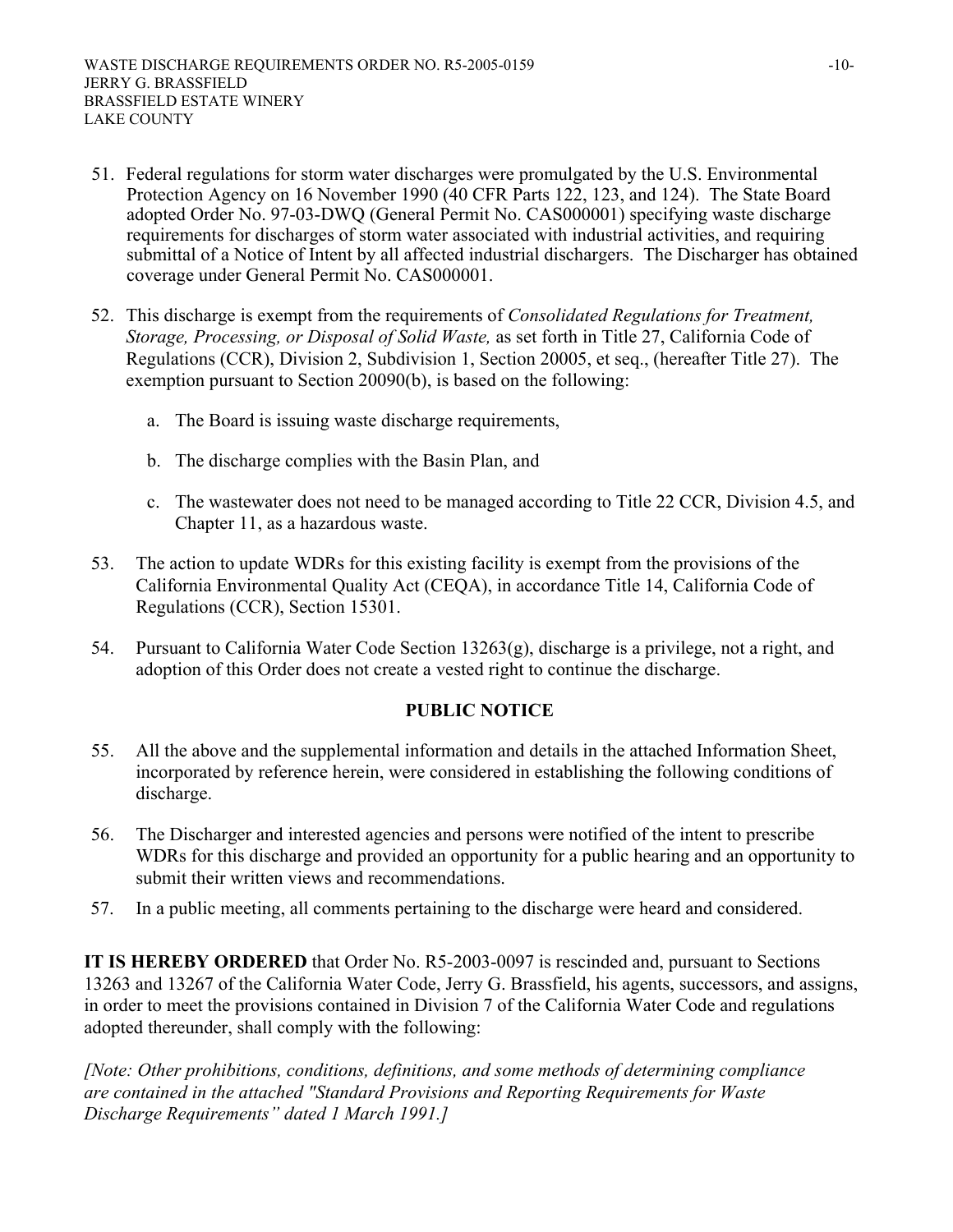#### **A. Discharge Prohibitions:**

- 1. Discharge of wastes to surface waters or surface water drainage courses is prohibited.
- 2. Operation of a distillery at the facility is prohibited.
- 3. Bypass or overflow of untreated or partially treated waste is prohibited.
- 4. Discharge of waste classified as 'hazardous,' defined in Section 20164 of Title 27, CCR, or 'designated,' as defined in Section 13173 of the California Water Code, is prohibited.
- 5. The discharge of winery wastewater to the storm water collection area or the domestic wastewater system is prohibited.
- 6. The discharge of domestic waste to the process wastewater treatment system is prohibited.
- 7. As of **1 November 2005**, the discharge of wastewater to other than the land application area shown on Attachment C-2 is prohibited.
- 8. Use of the RBC treatment system and landscape disposal area is prohibited after **1 November 2005**.

#### **B. Discharge Specifications:**

- 1. The monthly average discharge into the wastewater pond system shall not exceed 1,830 gpd. Higher monthly average flows are allowed during the crush season (generally mid-September through mid-November), as long as the total yearly flow does not exceed 762,238 gallons.
- 2. Disposal of effluent shall be confined to the wastewater ponds and the land application area.
- 3. Neither the treatment nor the discharge shall cause a condition of nuisance or pollution as defined by the CWC, §13050.
- 4. The discharge shall not cause the degradation of any water supply.
- 5. No waste constituent shall be released or discharged, or placed where it will be released or discharged, in a concentration or in a mass that causes violation of the Groundwater Limitations.
- 6. Objectionable odors originating at this facility shall not be perceivable beyond the limits of the property owned by the Discharger.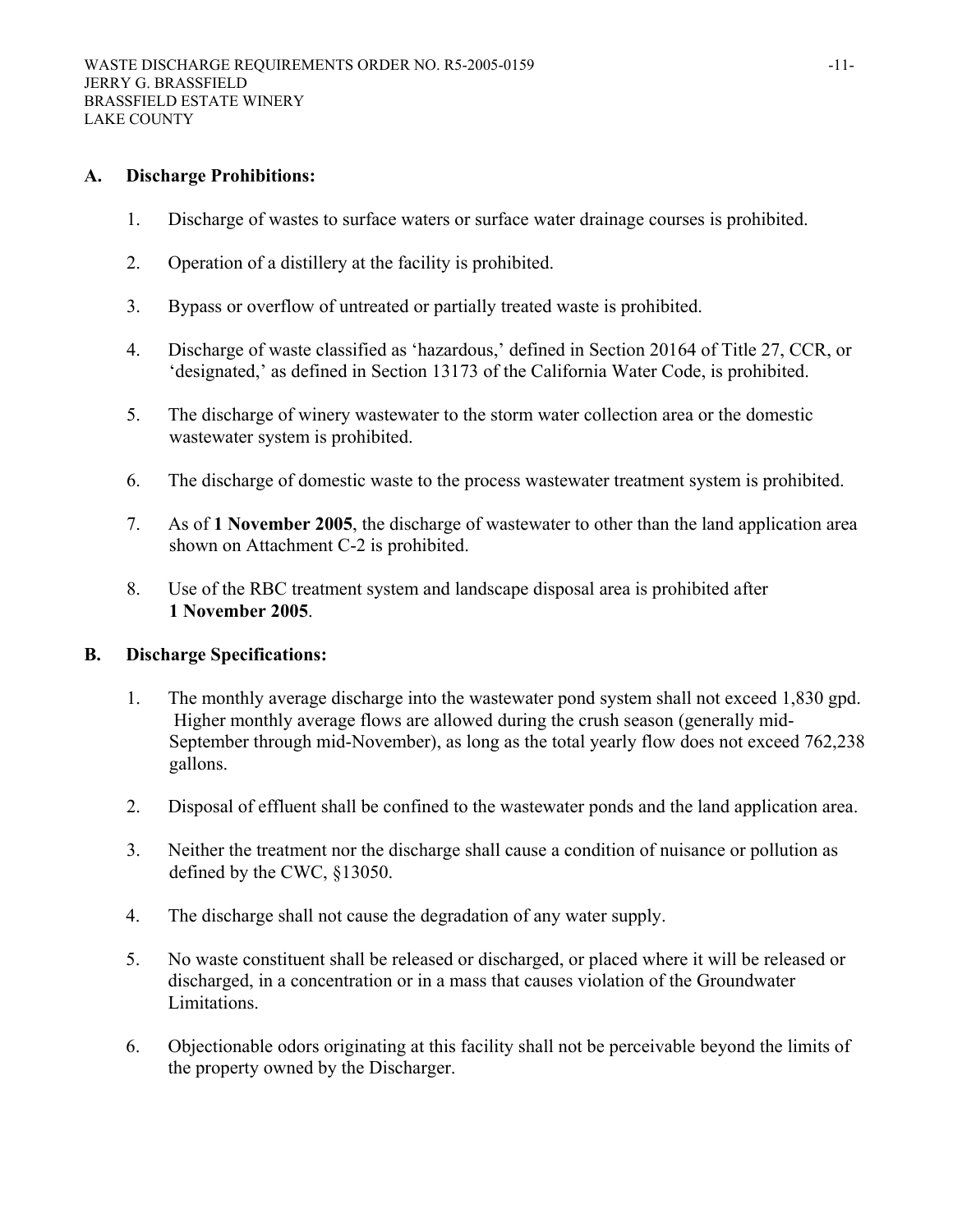- 7. As a means of discerning compliance with Discharge Specification No. 6, the dissolved oxygen content in the upper zone (one foot) of the wastewater ponds shall not be less than 1.0 mg/L.
- 8. Public contact with wastewater shall be precluded or controlled through such means as fences and signs, or acceptable alternatives.
- 9. The Discharger shall operate all systems and equipment to maximize treatment of wastewater and optimize the quality of the discharge.
- 10. The wastewater treatment system and land application area(s) shall be designed, constructed, operated, and maintained to prevent inundation or washout due to floods with a 100-year return frequency.
- 11. No physical connection shall exist between wastewater piping and any domestic water supply or other domestic/industrial supply well without an air gap or approved reduced pressure device.
- 12. The wastewater treatment, storage, and land application system shall have sufficient capacity to accommodate wastewater flow and seasonal precipitation. Design seasonal precipitation shall be based on total annual precipitation using a return period of 100 years, distributed monthly in accordance with historical rainfall patterns.
- 13. The freeboard in the aeration ponds shall never be less than two feet as measured vertically from the water surface to the lowest point of overflow.
- 14. By **1 November** of each year, available pond storage capacity shall at least equal the volume necessary to comply with Discharge Specifications No. 12 and No. 13.
- 15. The ponds shall be managed to prevent the breeding of mosquitoes. In particular,
	- a. An erosion control program should assure that small coves and irregularities are not created around the perimeter of the waste surface.
	- b. Weeds shall be minimized through control of water depth, harvesting, and/or herbicides.
	- c. Dead algae, vegetation, and debris shall not accumulate on the water surface.
- 16. The August 2004 Salinity Reduction Workplan shall be immediately implemented.

# **C. Effluent Limits:**

1. Hydraulic loading of wastewater and supplemental fresh water to the land application area shall be at rates designed to minimize percolation below the evaporative zone, except as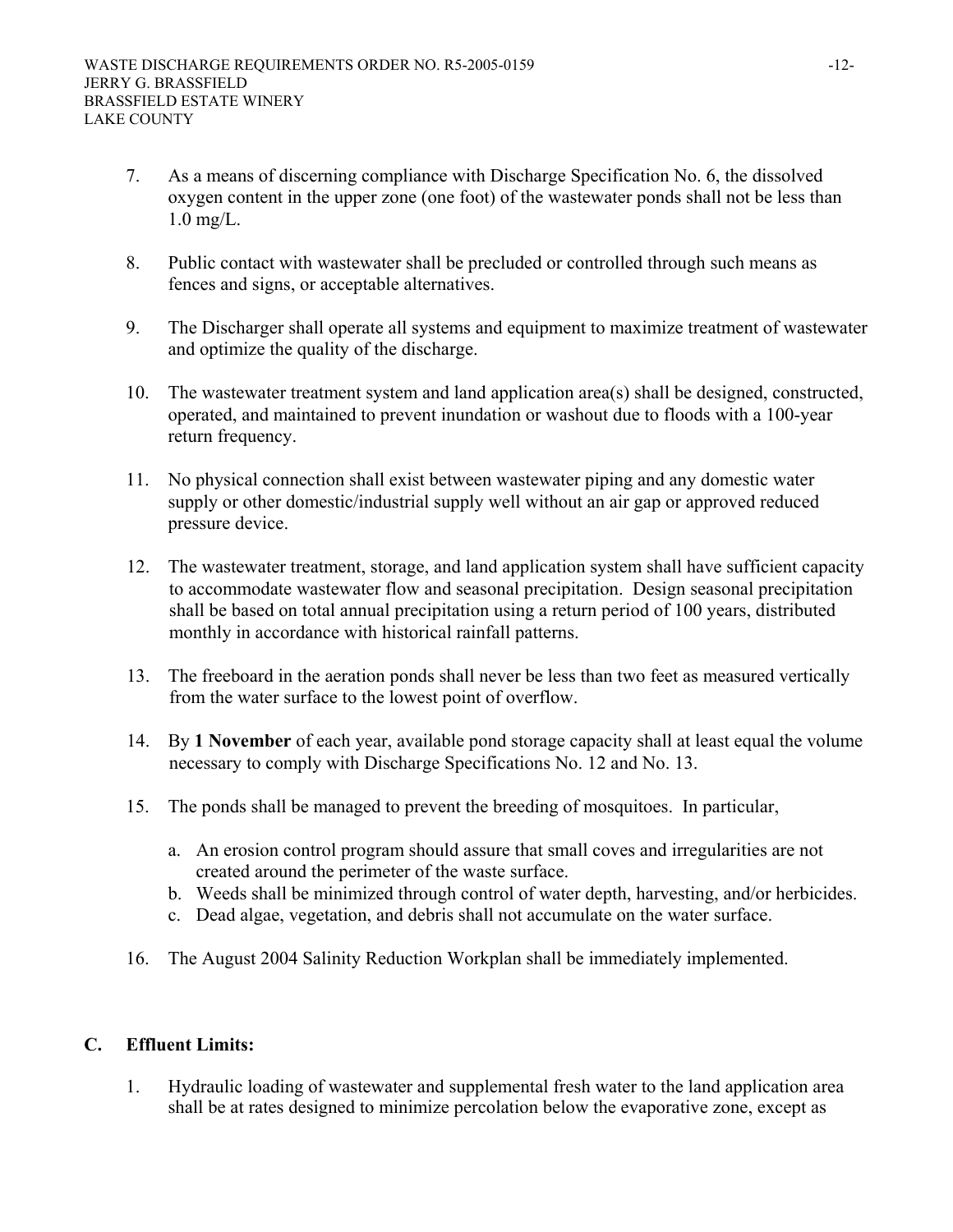needed to promote surface soil chemistry that is consistent with sustainable agricultural land uses.

2. Wastewater discharged from the aerated ponds to the eight acre land application area shall not exceed the following monthly average effluent limits, or any lower limits necessary to comply with the Groundwater Limitations:

| Constituent                   | Units | Concentration |
|-------------------------------|-------|---------------|
| <b>BOD</b>                    | mg/L  | 425           |
| <b>Total Dissolved Solids</b> | mg/L  | 1,300         |
| Total Nitrogen                | mg/L  | 45            |

3. The wastewater discharged to the land application area shall not have a pH of less than 6.5 or greater than 8.4.

# **D. Land Application Area Requirements:**

- 1. The discharge shall be distributed uniformly on adequate acreage in compliance with the Discharge Specifications and Effluent Limitations.
- 2. Crops (or grasses) shall be grown on the land application area. Crops shall be selected based on nutrient uptake capacity, tolerance to high soil moisture conditions, and consumptive use of water and irrigation requirements. Cropping activities shall be sufficient to take up all the nitrogen applied. Grasses shall be harvested and removed from the application area.
- 3. Discharge of process wastewater, including runoff, spray or droplets from the irrigation system, shall not occur outside the boundaries of the land application area.
- 4. Hydraulic loading of process wastewater and irrigation water shall be at reasonable agronomic rates designed to minimize the percolation of process wastewater and irrigation water below the root zone (i.e., deep percolation).
- 5. Wastewater conveyance lines shall be clearly marked as such. Reclaimed process wastewater controllers, valves, etc. shall be affixed with reclaimed water warning signs, and these and quick couplers and sprinkler heads shall be of a type, or secured in such a manner, that permits operation by authorized personnel only.
- 6. Irrigation systems shall be labeled as containing reclaimed wastewater. If wastewater and irrigation water utilize the same pipeline, then backflow prevention devices shall be installed to protect the potable water supply.
- 7. Public contact with wastewater shall be precluded through such means as fences, signs, and irrigation management practices. Signs with proper wording of sufficient size shall be placed at areas of access and around the perimeter of the land application area(s) to alert the public of the use of wastewater.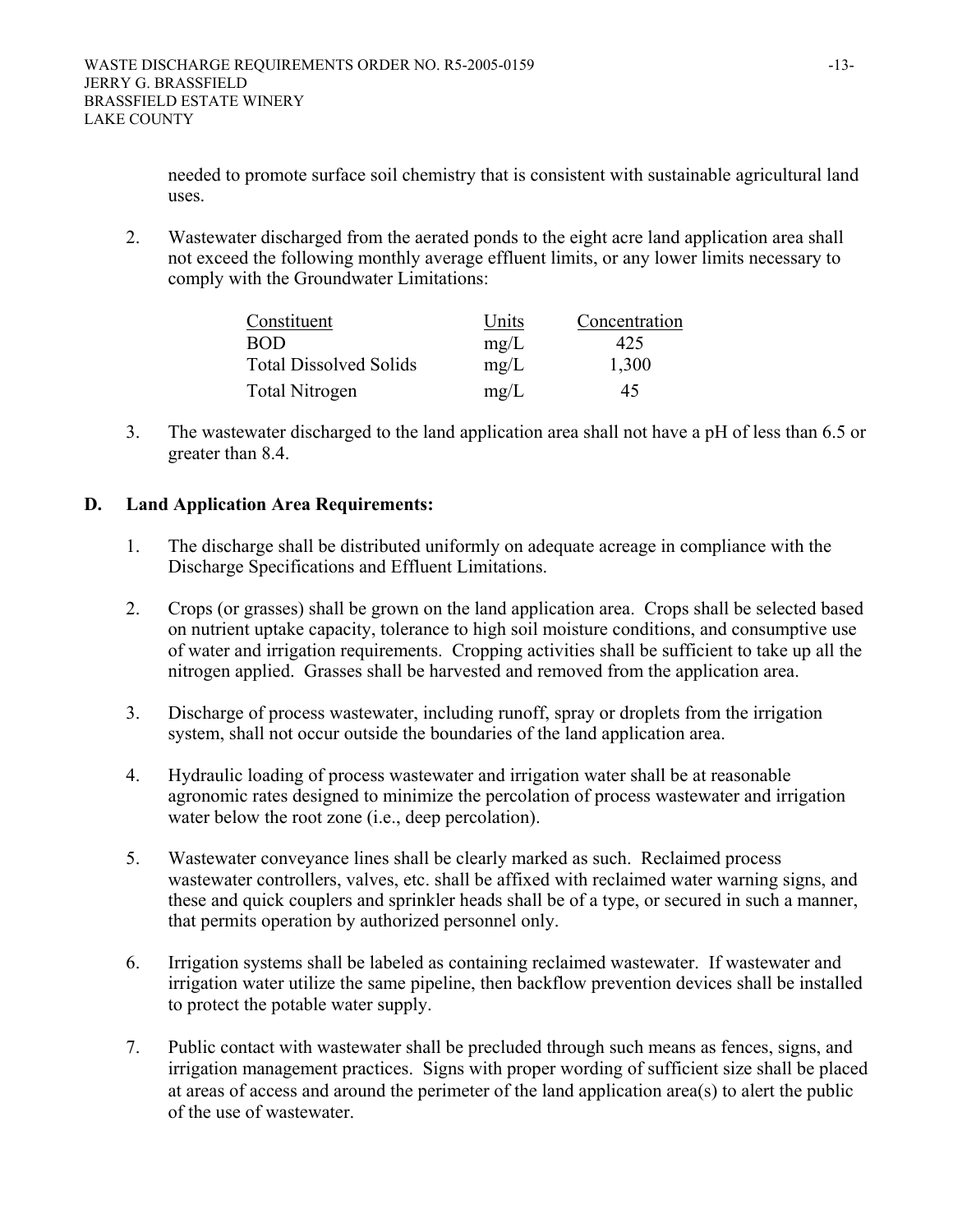- 8. The land application area shall be managed to prevent breeding of mosquitoes.
- 9. A 50-foot buffer zone shall be maintained between any watercourse and the wetted area produced during irrigation used for process wastewater effluent disposal.
- 10. A 100-foot buffer zone shall be maintained between any spring, domestic well or irrigation well and the wetted area produced during irrigation used for process wastewater effluent disposal.
- 11. Discharges to land application area shall be managed to minimize both erosion and runoff from the irrigated area.
- 12. The resulting effect of the wastewater discharge on the soil pH shall not exceed the buffering capacity of the soil profile.

#### **E. Solids/Sludge Disposal Requirements:**

- 1. Collected screenings, sludge, and other solids removed from winery wastewater shall be disposed of in a manner that is consistent with Title 27, Division 2, Subdivision 1 of the CCR and approved by the Executive Officer.
- 2. Winery sludge and other solids shall be removed from the process equipment, sumps, etc. as needed to ensure optimal operation and adequate hydraulic capacity. Winery solids drying operations, if any, shall be designed and operated to prevent leachate generation.
- 3. Any proposed change in solids use or disposal practice from a previously approved practice shall be reported to the Executive Officer at least 90 days in advance of the change.

#### **F. Groundwater Limitations:**

Release of waste constituents from any system component associated with the wastewater treatment facility shall not cause groundwater under and beyond that system component (as determined by an approved well monitoring network) to contain any constituents in concentrations greater than ambient background conditions, and shall not cause or contribute to the violation of any Basin Plan narrative or numeric water quality objective.

#### **G. Provisions:**

1. All technical reports required herein that involve planning, investigation, evaluation, or design, or other work requiring interpretation and proper application of engineering or geologic sciences, shall be prepared by or under the direction of persons registered to practice in California pursuant to California Business and Professions Code §6735, 7835, and 7835.1. As required by these laws, completed technical reports must bear the signature(s) and seal(s) of the registered professional(s) in a manner such that all work can be clearly attributed to the professional responsible for the work.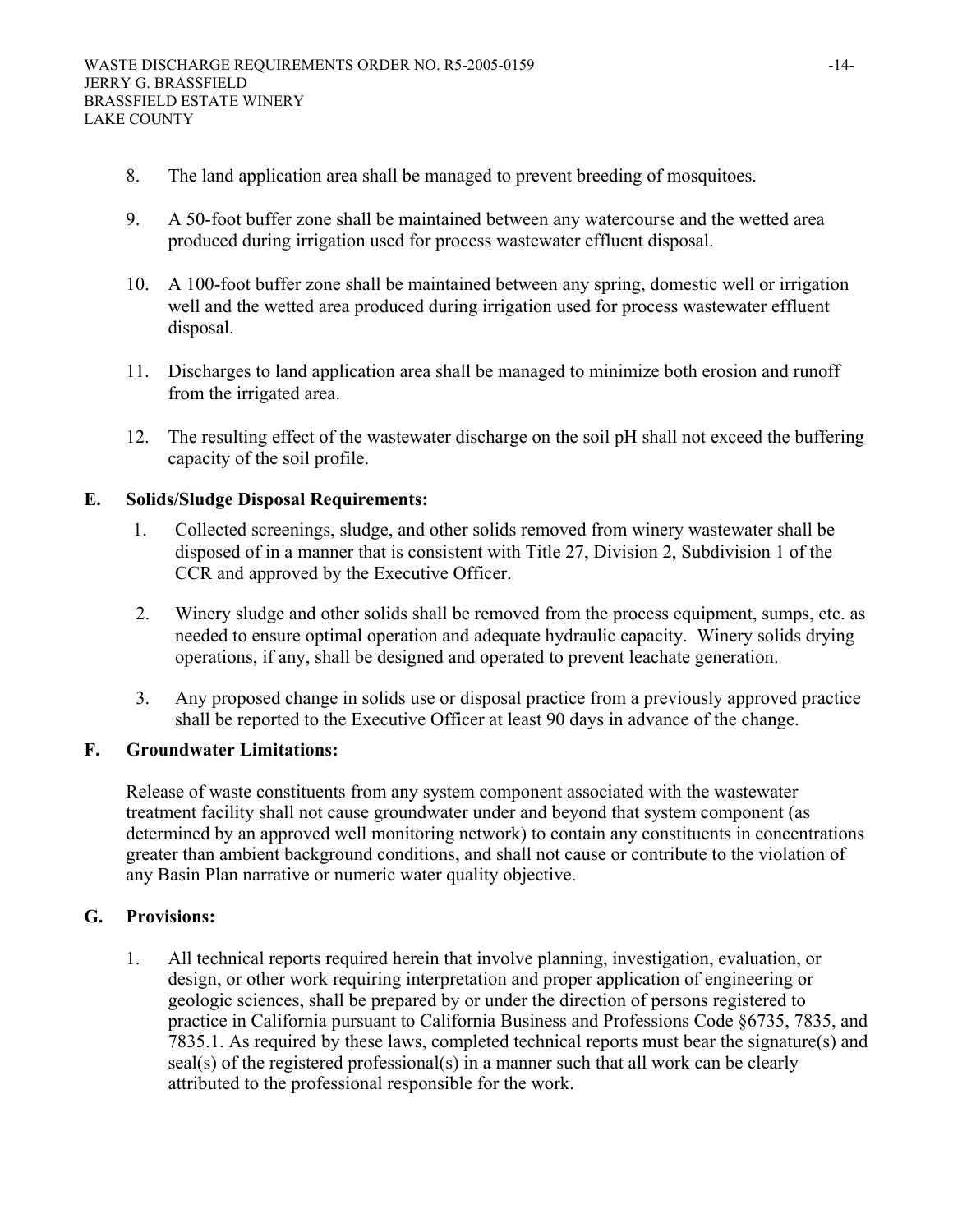- 2. All of the following reports shall be submitted pursuant to §13267 of the CWC, and shall be prepared by a California registered professional as described in Provision G.1.
	- a. By **30 November 2005**, the Discharger shall submit a *Construction Report* certifying that the new wastewater system has been constructed, inspected, and tested in accordance with the CQA plan and this Order. The report shall show the treatment plant and disposal area layout, and shall clearly document any significant deviation from the system design as presented in the RWD. The report shall also certify that the existing RBC has been decommissioned.
	- b. By **1 January 2006**, the Discharger shall submit and implement an *Operation and Management Plan* (O&M Plan) that addresses operation of the wastewater treatment and disposal facility. At a minimum, the O&M Plan will describe (a) the daily operation and maintenance of the treatment system, (b) the practices used to treat the wastewater within limits specified in this Order, (c) the locations of the land application areas, and procedures used for the disposal of wastewater to these areas to prevent excessive BOD, nitrogen, and salt over the loading limits specified in this Order, (d) the locations of flow and effluent sampling points, (e) quality control sampling procedures necessary to obtain representative samples, (f) practices used to maintain the land application area(s), and (g) the locations of the solid waste disposal areas, methods of disposal, and the daily practices associated with the disposal of the solid waste. A copy of the O&M Plan shall be kept at the facility for reference by operating personnel and they shall be familiar with its contents.
	- c. By **1 February 2006,** the Discharger shall submit a *Groundwater Monitoring Well Installation Workplan*. The workplan shall describe the proposed installation of groundwater monitoring wells around the wastewater ponds and the disposal area(s) to adequately characterize the groundwater quality upgradient and downgradient of the wastewater ponds and disposal area(s). Every monitoring well shall be constructed to yield representative samples from the uppermost layer of the uppermost aquifer and to comply with applicable well standards. The workplan shall be consistent with, and include the items listed in, the first section of Attachment D, which is attached hereto and made part of this Order by reference.
	- d. By **1 July 2006,** the Discharger shall submit a *Groundwater Monitoring Well Installation Report* that describes the installation of groundwater monitoring wells and contains the items found in the second section of Attachment D.
	- e. By **1 July 2006,** the Discharger shall submit a *Salinity Reduction Report of Results* that quantifies the mass and concentration of salt constituents discharged in the effluent. The report shall compare concentrations both before and after the August 2004 Salinity Reduction Workplan was implemented. If measurable difference has not been achieved, the report shall discuss the reasons why there has been no decrease and shall propose additional salinity reduction measures.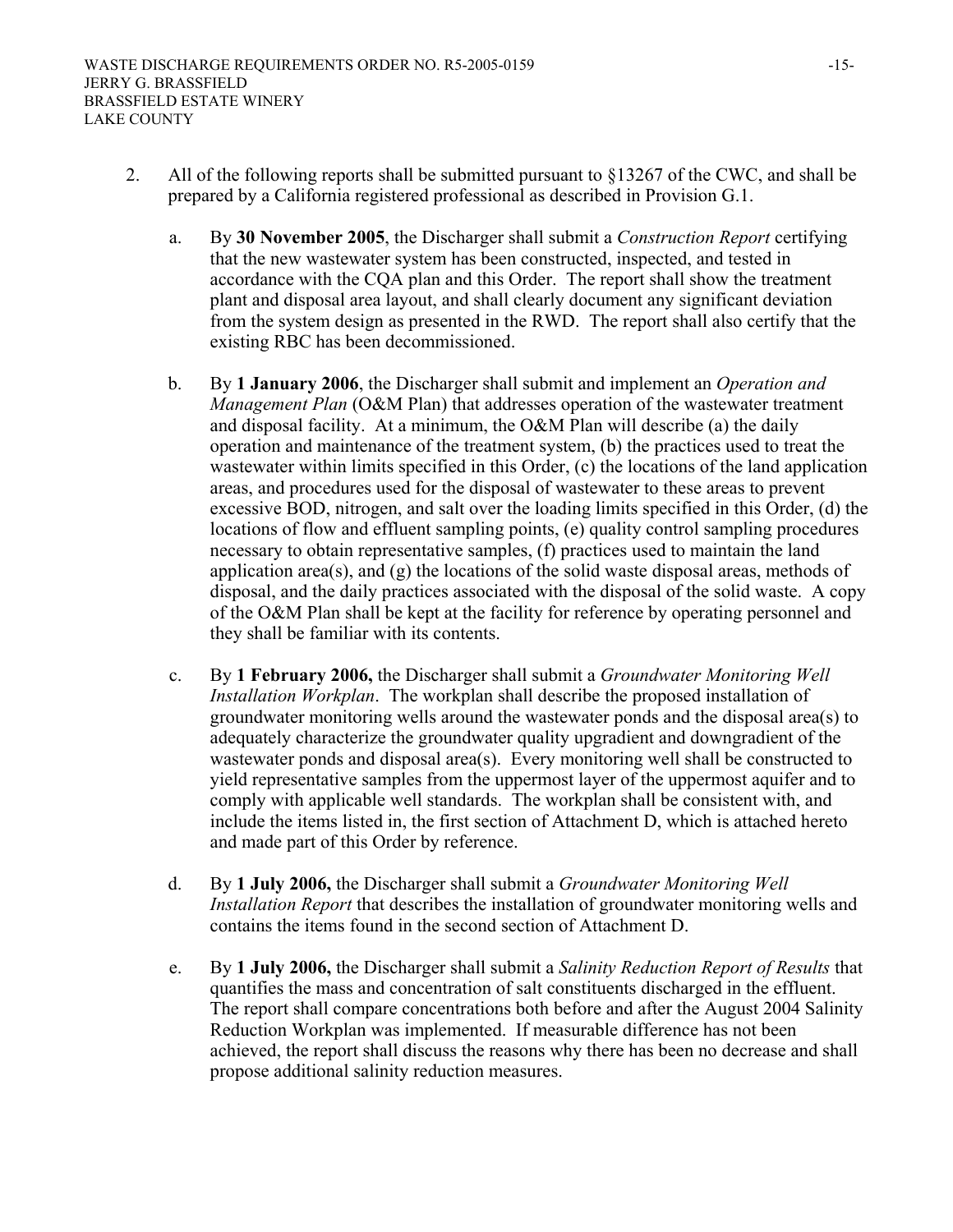- f. The Discharger shall submit the following technical reports by the required dates to address the groundwater degradation described in Finding Nos. 39 and 40:
	- a. By **1 February 2007**, an *Engineering Feasibility Study* (EFS) that assesses the feasibility and effectiveness of various remedial options to return impacted groundwater to background levels as measured in the background monitoring well.
	- b. By **1 July 2007**, a *Corrective Action Plan* (CAP) to implement the best remedy selected from the EFS to return impacted groundwater to background levels as measured in background monitoring well(s). The CAP shall be implemented no later than **1 September 2007.**
- g. By **1 December 2008**, the Discharger shall submit a *Background Groundwater Quality Study Report* for the new wells installed around the aerated ponds and the disposal field. For each groundwater monitoring parameter/constituent identified in the Monitoring and Reporting Program, the report shall present a summary of monitoring data, a calculation of the concentration in background monitoring well(s), and a comparison of background groundwater quality to that in wells used to monitor the facility. Determination of background quality shall be made using the methods described in Title 27, Section 20415(e)(10), and shall be based on data from at least eight consecutive quarterly (or more frequent) groundwater monitoring events.
- 3. The Discharger shall comply with the Monitoring and Reporting Program No. R5-2005- 0159, which is part of this Order, and any revisions thereto as ordered by the Executive Officer.
- 4. The Discharger shall comply with the "Standard Provisions and Reporting Requirements for Waste Discharge Requirements", dated 1 March 1991, which are attached hereto and by reference a part of this Order. This attachment and its individual paragraphs are commonly referenced as "Standard Provision(s)."
- 5. In the event of any change in control or ownership of the facility or land disposal areas, the Discharger must notify the succeeding owner or operator of the existence of this Order by letter, a copy of which shall be immediately forwarded to this office. To assume operation as Discharger under this Order, the succeeding owner or operator must apply in writing to the Executive Officer requesting transfer of the Order. The request must contain the requesting entity's full legal name, the state of incorporation if a corporation, the name and address and telephone number of the persons responsible for contact with the Regional Board, and a statement. The statement shall comply with the signatory paragraph of Standard Provision B.3 and state that the new owner or operator assumes full responsibility for compliance with this Order. Failure to submit the request shall be considered a discharge without requirements, a violation of the California Water Code. Transfer shall be approved or disapproved by the Executive Officer.
- 6. The Discharger shall submit to the Regional Board on or before each compliance report due date the specified document, or if appropriate, a written report detailing compliance or noncompliance with the specific schedule date and task. If noncompliance is reported, then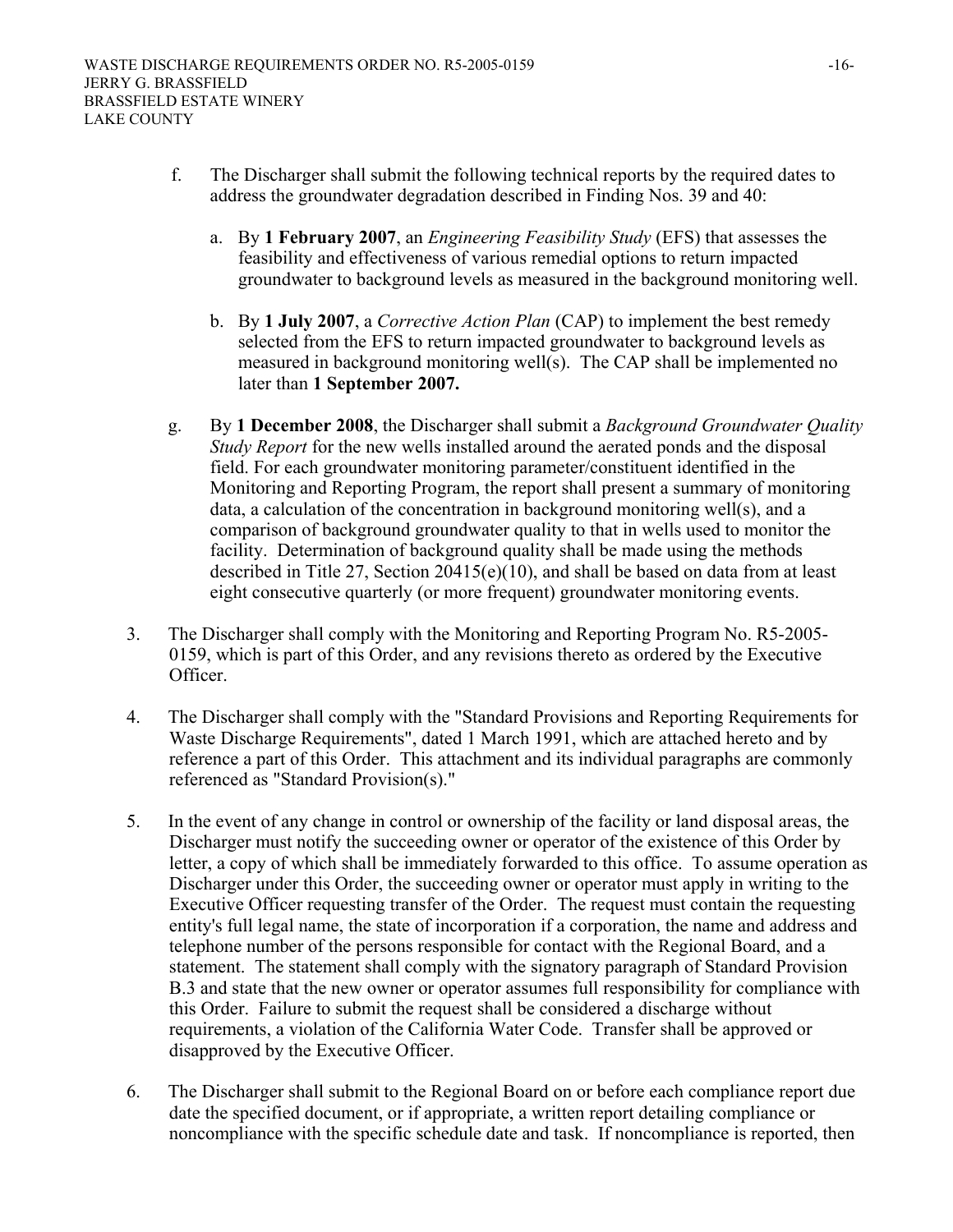the Discharger shall state the reasons for noncompliance and shall provide a schedule to come into compliance.

- 7. The Discharger shall report to the Regional Board any toxic chemical release data it reports to the State Emergency Response Commission within 15 days of reporting the data to the Commission pursuant to §313 of the "Emergency Planning and Community Right to Know Act of 1986."
- 8. The Discharger shall report promptly to the Board any material change or proposed change in the character, location, or volume of the discharge.
- 9. The Discharger must comply with all conditions of this Order, including timely submittal of technical and monitoring reports as directed by the Executive Officer. Violations may result in enforcement action, including Regional Board or court orders requiring corrective action or imposing civil monetary liability, or in revision or recession of this Order.
- 10. The Discharger must comply with all conditions of this Order, including timely submittal of technical and monitoring reports as directed by the Executive Officer. Violations may result in enforcement action, including Regional Board orders, the imposition of civil liability, revision or rescission of this Order, or referral to the Attorney General.
- 11. A copy of this Order shall be kept at the discharge facility for reference by operating personnel. Key operating personnel shall be familiar with its contents.
- 12. The Regional Board will review this Order periodically and will revise requirements when necessary.

I, THOMAS R. PINKOS, Executive Officer, do hereby certify the foregoing is a full, true, and correct copy of an Order adopted by the California Regional Water Quality Control Board, Central Valley Region, on 21 October 2005.

THOMAS R. PINKOS, Executive Officer

GJC:21-Oct-05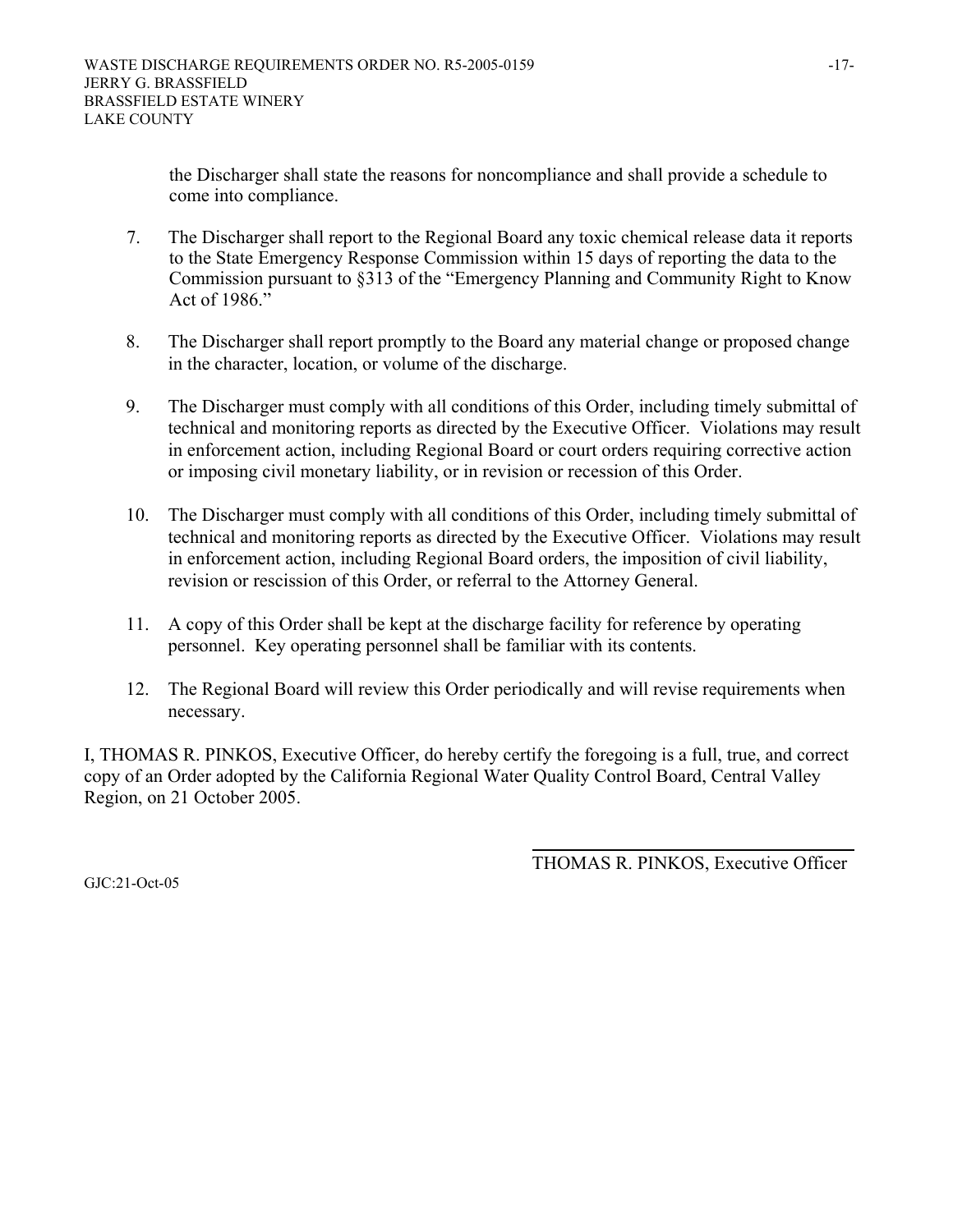# CALIFORNIA REGIONAL WATER QUALITY CONTROL BOARD CENTRAL VALLEY REGION MONITORING AND REPORTING PROGRAM NO. R5-2005-0159

## FOR JERRY G. BRASSFIELD BRASSFIELD ESTATE WINERY LAKE COUNTY

This monitoring and reporting program (MRP) incorporates requirements for monitoring of the process wastewater, ponds, land application area, solids, and groundwater. This MRP is issued pursuant to Water Code Section 13267. The Discharger shall not implement any changes to this MRP unless and until a revised MRP is issued by the Executive Officer.

All wastewater samples should be representative of the volume and nature of the discharge. The time, date, and location of each grab sample shall be recorded on the sample chain of custody form. Process wastewater flow monitoring shall be conducted continuously using a flow meter and shall be reported in cumulative gallons per day.

Field test instruments (such as pH and dissolved oxygen) may be used provided that:

- 1. The operator is trained in the proper use of the instrument;
- 2. The instruments are field calibrated prior to each use;
- 3. Instruments are serviced and/or calibrated at the frequency recommended by the manufacturer; and
- 4. Field calibration reports are submitted as described in the "Reporting" section of this MRP.

#### **INFLUENT MONITORING**

Process wastewater samples shall be collected prior to entering the wastewater treatment ponds. Influent monitoring for the process wastewater system shall include at least the following:

| Constituents                  | <u>Units</u> | Type of Sample | <b>Sampling Frequency</b> Reporting Frequency |         |
|-------------------------------|--------------|----------------|-----------------------------------------------|---------|
| Flow                          | Gallons      | Metered        | Continuous <sup>1</sup>                       | Monthly |
| BOD <sub>5</sub> <sup>2</sup> | mg/L         | Grab           | Monthly                                       | Monthly |

<sup>1</sup> Continuous monitoring requires daily meter reading or automated data collection.

2 Five-day, 20° Celsius Biochemical Oxygen Demand.

# **POND MONITORING**

Samples shall be collected from an established sampling station located in an area that will provide a sample representative of the water in each storage pond. Freeboard shall be measured vertically from the surface of the pond water to the lowest elevation of the surrounding berm and shall be measured to the nearest 0.1 feet. Monitoring of each pond shall include, at a minimum, the following: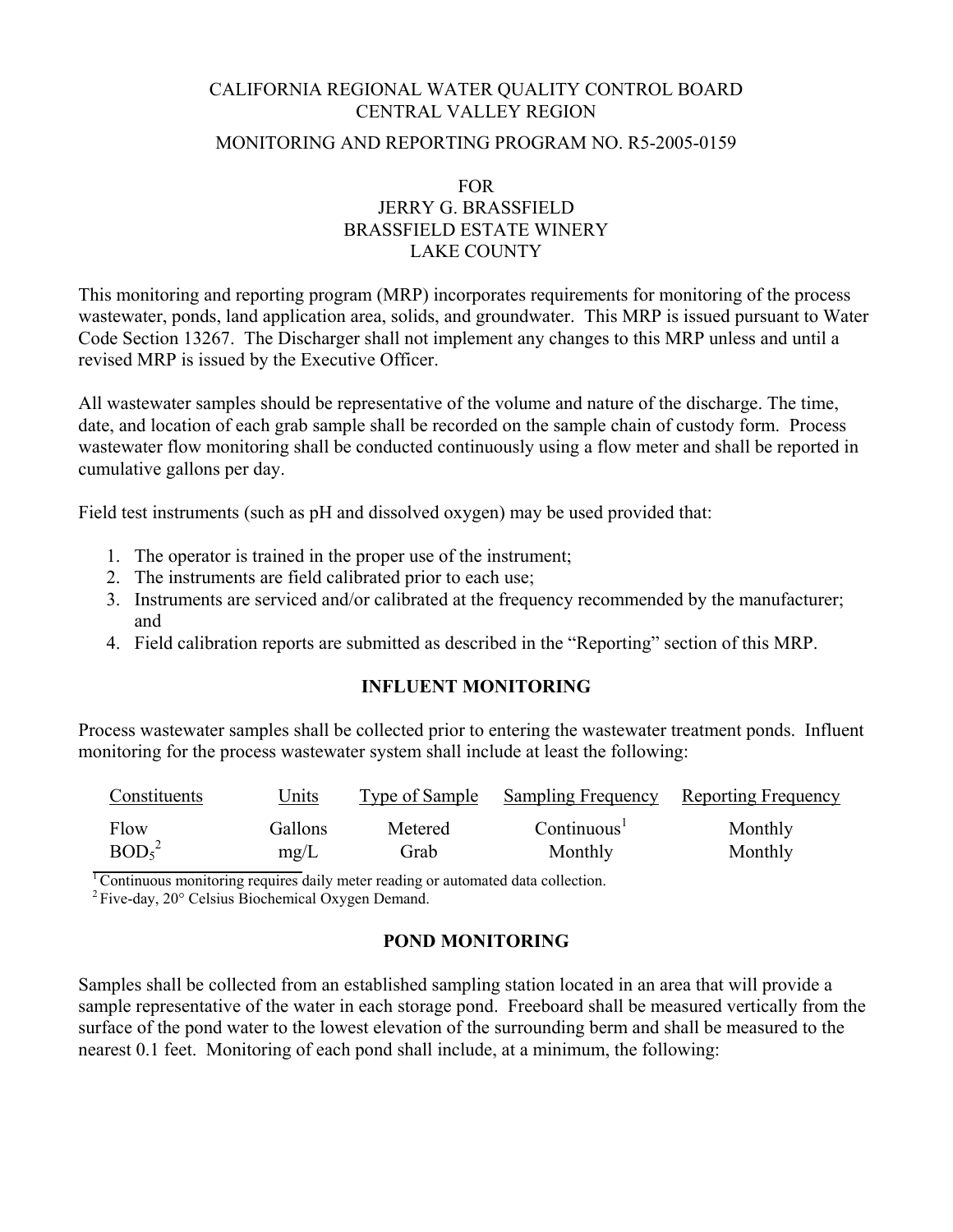| Constituent                   | Units            | <b>Type of Sample</b> | Sampling<br><b>Frequency</b> | Reporting<br><b>Frequency</b> |
|-------------------------------|------------------|-----------------------|------------------------------|-------------------------------|
| Dissolved Oxygen <sup>1</sup> | mg/L             | Grab                  | Weekly                       | Monthly                       |
| Freeboard                     | feet $(\pm 0.1)$ | Measurement           | Weekly                       | Monthly                       |
| Odors                         |                  | Observation           | Weekly                       | Monthly                       |
| Berm Seepage <sup>2</sup>     | NA               | Observation           | Weekly                       | Monthly                       |

 $\frac{1}{1}$  Samples shall be collected at a depth of one foot from each pond in use, opposite the inlet. Samples shall be collected between 0700 and 0900 hours.

 $2$  Containment levees shall be observed for signs of seepage or surfacing water along the exterior toe of the levees. If surfacing water is found, then a sample shall be collected and tested for total dissolved solids

#### **EFFLUENT MONITORING**

Effluent samples shall be collected from the effluent storage tanks prior to discharge to the land application area, and shall be representative of the volume and nature of the discharge. Effluent monitoring shall include at a minimum the following:

| Units         | Type of Sample | Sampling<br>Frequency | Reporting<br><b>Frequency</b> |
|---------------|----------------|-----------------------|-------------------------------|
| pH units      | Grab           | Weekly                | Monthly                       |
| $\mu$ mhos/cm | Grab           | Monthly               | Monthly                       |
| mg/L          | Grab           | Monthly               | Monthly                       |
| mg/L          | Grab           | Monthly               | Monthly                       |
| mg/L          | Grab           | Monthly               | Monthly                       |
| mg/L          | Grab           | Monthly               | Monthly                       |
| mg/L          | Grab           | Monthly               | Monthly                       |
|               |                |                       |                               |

 $\overline{1}$  Five-day, 20 $\degree$  Celsius Biochemical Oxygen Demand.

#### **LEACHATE COLLECTION AND RECOVERY SYSTEM MONITORING**

The Leachate Collection and Recovery System (LCRS) sump shall be inspected monthly for leachate. Upon detection of leachate in a previously dry sump, the Discharger shall immediately collect a grab sample of the leachate and shall continue to collect grab samples of the leachate at the following frequencies thereafter. The sump shall be sampled and analyzed for the following:

| Constituent                   | Units         | Type of Sample | Sampling<br>Frequency | Reporting<br>Frequency |
|-------------------------------|---------------|----------------|-----------------------|------------------------|
| Flow                          | Gallons       | Calculated     | Daily                 | Monthly                |
| pH                            | pH units      | Grab           | Weekly                | Monthly                |
| Specific Conductivity         | $\mu$ mhos/cm | Grab           | Monthly               | Monthly                |
| BOD <sub>5</sub> <sup>1</sup> | mg/L          | Grab           | Monthly               | Monthly                |
| Nitrates as Nitrogen          | mg/L          | Grab           | Monthly               | Monthly                |
| Total Kjeldahl                | mg/L          | Grab           | Monthly               | Monthly                |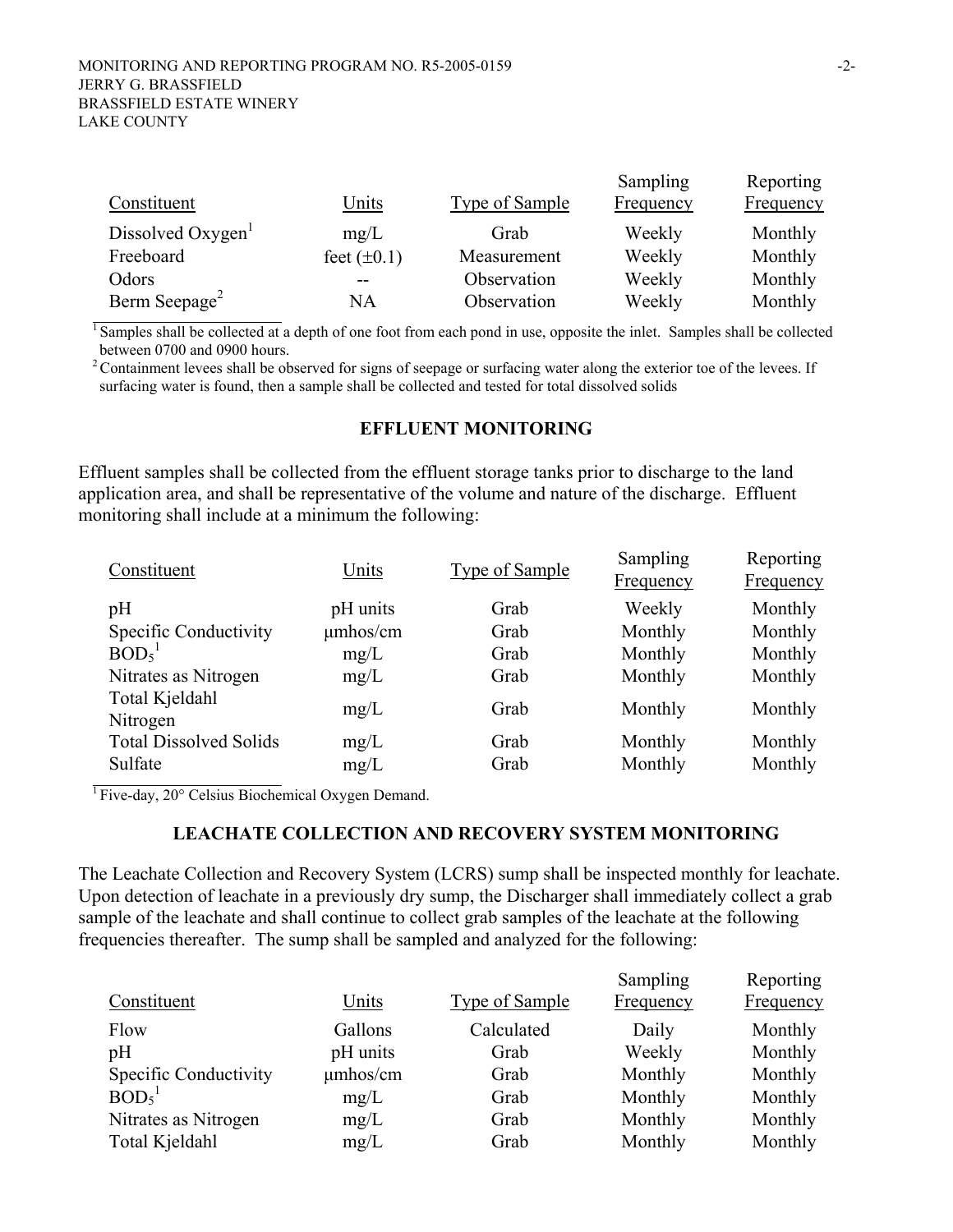| Constituent                   | Units | Type of Sample | Sampling<br>Frequency | Reporting<br>Frequency |
|-------------------------------|-------|----------------|-----------------------|------------------------|
| Nitrogen                      |       |                |                       |                        |
| <b>Total Dissolved Solids</b> | mg/L  | Grab           | Monthly               | Monthly                |
| Sulfate                       | mg/L  | Grab           | Monthly               | Monthly                |

 $\overline{1}$  Five-day, 20 $\degree$  Celsius Biochemical Oxygen Demand.

#### **LAND APPLICATION AREA MONITORING**

The Discharger shall conduct monitoring of process wastewater discharged for irrigation to the land application area. Monitoring shall be conducted **daily** during operation and the results shall be included in the monthly monitoring report. Evidence of erosion, field saturation, runoff, or the presence of nuisance conditions shall be noted in the report. Loading rates for the land application areas shall be calculated. Monitoring of the land application area shall include the following:

|                             | Type of                 | Sampling | Reporting        |
|-----------------------------|-------------------------|----------|------------------|
|                             |                         |          | <u>Frequency</u> |
| Gallons                     | Continuous <sup>1</sup> | Daily    | Monthly          |
| inches                      | Measurement             | Daily    | Monthly          |
| Acres                       | Calculated              | Daily    | Monthly          |
| gal/acre/day                | Calculated              | Daily    | Monthly          |
| lbs/acre/month <sup>4</sup> | Calculated              | Monthly  | Monthly          |
| lbs/acre/month <sup>4</sup> | Calculated              | Monthly  | Monthly          |
| $lbs/acre/day^5$            | Calculated              | Monthly  | Monthly          |
|                             | Units                   | Sample   | <b>Frequency</b> |

<sup>1</sup>Continuous monitoring requires daily meter reading or automated data collection.

<sup>2</sup> Land Application Area(s) in use shall be identified by name or number and the acreage provided. If a portion of an area is used, then the acreage shall be estimated.

 $3$ Total nitrogen applied from all sources, including fertilizers and supplemental irrigation water if used.  $4P$  apart menthly total and sumpletive appeal to data

<sup>4</sup>Report monthly total and cumulative annual to date.

<sup>5</sup>Report 7-day average and maximum daily loading.

The Discharger shall also visually monitor the land application area **daily** during any period of process wastewater discharge. Observations shall include presence of solids buildup, standing water, observed runoff, presence of nuisance such as odors, vectors or insects, and other relevant physical conditions. Notes on disposal area conditions shall be recorded, and submitted in the regular monitoring reports.

#### **SOLIDS MONITORING**

The Discharger shall record and report monthly the quantity, disposal location, and method of disposal of solids disposed of during the processing season, as well as during the off-season, if applicable. If solid waste is shipped offsite, then a description of the quantity of each type of waste shipped offsite and the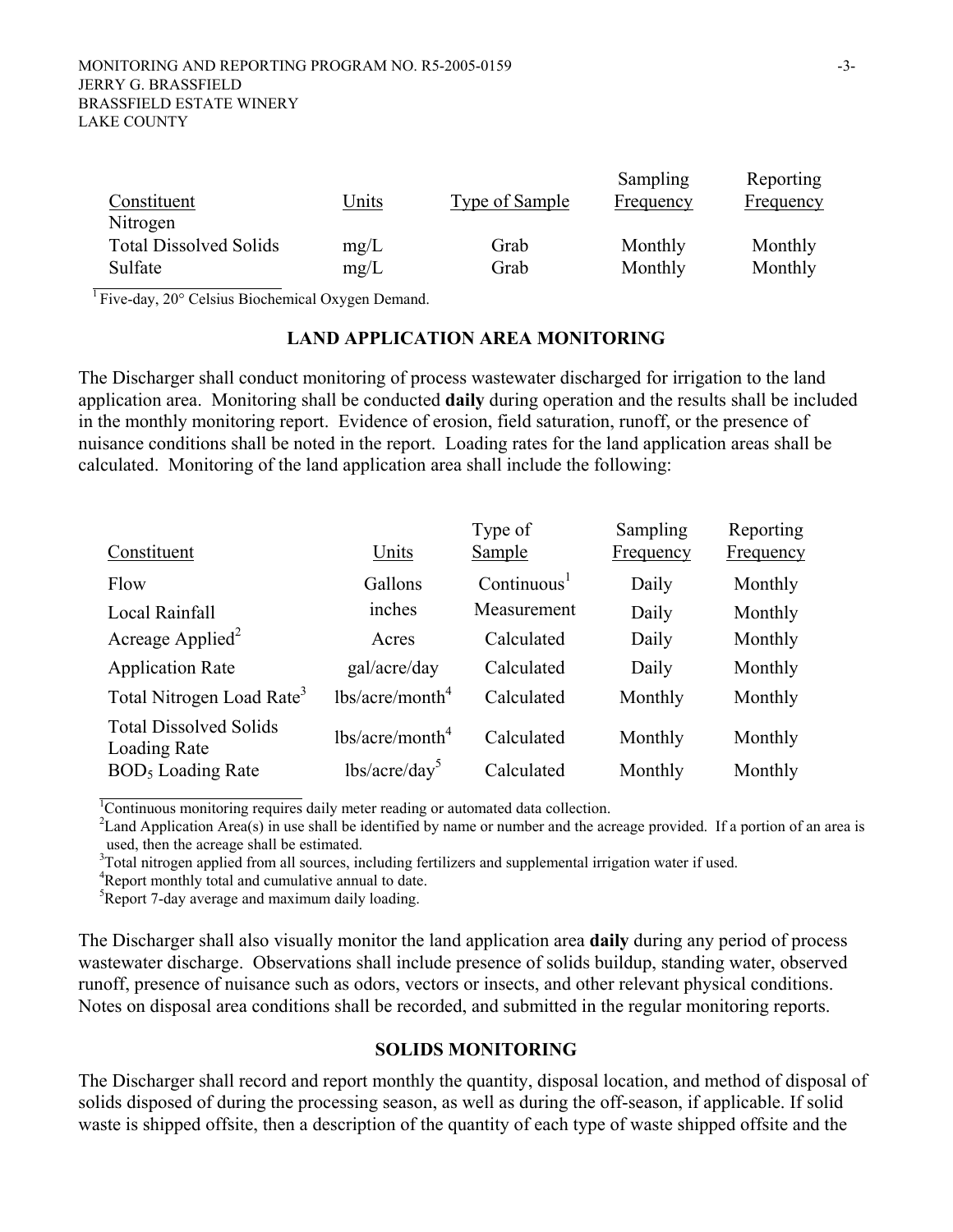#### location of the disposal area(s) shall be included with the report. **GROUNDWATER MONITORING**

This monitoring program applies to the four wells shown of Attachment C-1 of the WDRs and the wells that must be installed around the aerated pond and new disposal field. Prior to construction and/or sampling of any groundwater monitoring wells, the Discharger shall submit plans and specifications to the Board for review and approval. Once installed, all new wells shall be added to the MRP and shall be sampled and analyzed according to the schedule below. All samples shall be collected using approved EPA methods and water table elevations shall be calculated and used to determine groundwater gradient and direction of flow.

Prior to sampling, the groundwater elevations shall be measured and the wells shall be purged of at least three well volumes until temperature, pH, and electrical conductivity have stabilized. Depth to groundwater shall be measured to the nearest 0.01 feet. Groundwater monitoring shall include, at a minimum, the following:

|                                    |             |                | Sampling and               |
|------------------------------------|-------------|----------------|----------------------------|
| Constituent                        | Units       | Type of Sample | <b>Reporting Frequency</b> |
| Depth to Groundwater               | $0.01$ feet | Measurement    | Quarterly                  |
| Groundwater Elevation <sup>1</sup> | $0.01$ feet | Calculated     | Quarterly                  |
| Gradient                           | feet/feet   | Calculated     | Quarterly                  |
| <b>Gradient Direction</b>          | degrees     | Calculated     | Quarterly                  |
| pH                                 | std.        | Grab           | Quarterly                  |
| Nitrate as Nitrogen                | mg/L        | Grab           | Quarterly                  |
| Total Kjeldahl Nitrogen            | mg/L        | Grab           | Quarterly                  |
| <b>Total Dissolved Solids</b>      | mg/L        | Grab           | Quarterly                  |
| <b>Volatile Dissolved Solids</b>   | mg/L        | Grab           | Quarterly                  |
| Sulfate                            | mg/L        | Grab           | Quarterly                  |
| Standard Minerals <sup>2</sup>     | mg/L        | Grab           | Annually                   |

<sup>1</sup>Groundwater elevation shall be determined based on depth-to-water measurements from a surveyed measuring point elevation on the well.

 $2$ Standard Minerals shall include the following: boron, calcium, iron, magnesium, potassium, sodium, chloride, total alkalinity (including alkalinity series), and hardness.

# **REPORTING**

In reporting monitoring data, the Discharger shall arrange the data in tabular form so that the date, sample type (e.g., effluent, etc.), and reported analytical result for each sample are readily discernible. The data shall be summarized in such a manner to clearly illustrate compliance with waste discharge requirements and spatial or temporal trends, as applicable. The results of any monitoring done more frequently than required at the locations specified in the Monitoring and Reporting Program shall be reported in the next scheduled monitoring report.

As required by the California Business and Professions Code Sections 6735, 7835, and 7835.1, all Groundwater Monitoring Reports shall be prepared under the direct supervision of a Registered Engineer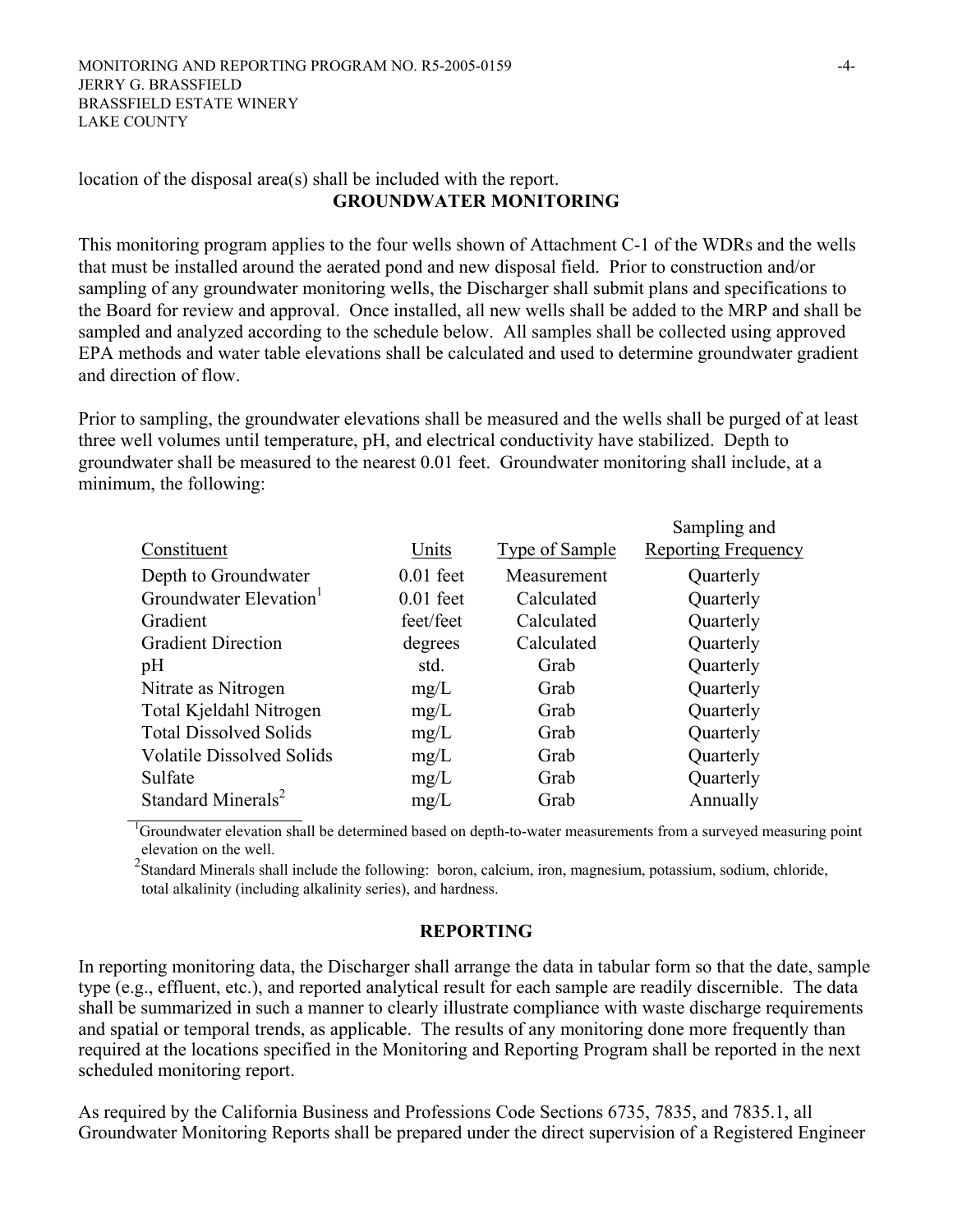or Professional Geologist and signed/stamped by the registered professional.

# **A. Monthly Monitoring Reports**

Monthly reports shall be submitted to the Regional Board on the **1st day of the second month following sampling** (i.e. the January Report is due by 1 March). At a minimum, the reports shall include:

- 1. Results of influent, pond, effluent, LCRS, land application area, and solids disposal monitoring;
- 2. A comparison of monitoring data to the discharge specifications and an explanation of any violation of those requirements. Data shall be presented in tabular format;
- 3. If requested by staff, copies of laboratory analytical report(s);
- 4. A calibration log verifying calibration of all hand held monitoring instruments and devices used to comply with the prescribed monitoring program;
- 5. The total pounds of total dissolved solids (year to date) that have been applied to the land application area, as calculated from the sum of the monthly loadings;
- 6. The total pounds of nitrogen in fertilizer applied to the land application area for the month; and
- 7. The total wastewater flow (year to date).

# **B. Quarterly Report**

The Discharger shall establish a quarterly sampling schedule for groundwater monitoring such that samples are obtained approximately every three months. Quarterly monitoring reports shall be submitted to the Board by the **1st day of the second month after the quarter** (i.e. the January-March quarterly report is due by May 1<sup>st</sup>) and may be combined with the monthly report. The Quarterly Report shall include the following:

- 1. Results of the groundwater monitoring;
- 2. A narrative description of all preparatory, monitoring, sampling, and analytical testing activities for the groundwater monitoring. The narrative shall be sufficiently detailed to verify compliance with the WDR, this MRP, and the Standard Provisions and Reporting Requirements. The narrative shall be supported by field logs for each well documenting depth to groundwater; parameters measured before, during, and after purging; method of purging; calculation of casing volume; and total volume of water purged;
- 3. Calculation of groundwater elevations and discussion of seasonal trends if any;
- 4. A narrative discussion of the analytical results for all groundwater locations monitored including spatial and temporal tends, with reference to summary data tables, graphs, and appended analytical reports (as applicable);
- 5. A comparison of the monitoring data to the groundwater limitations and an explanation of any violation of those requirements;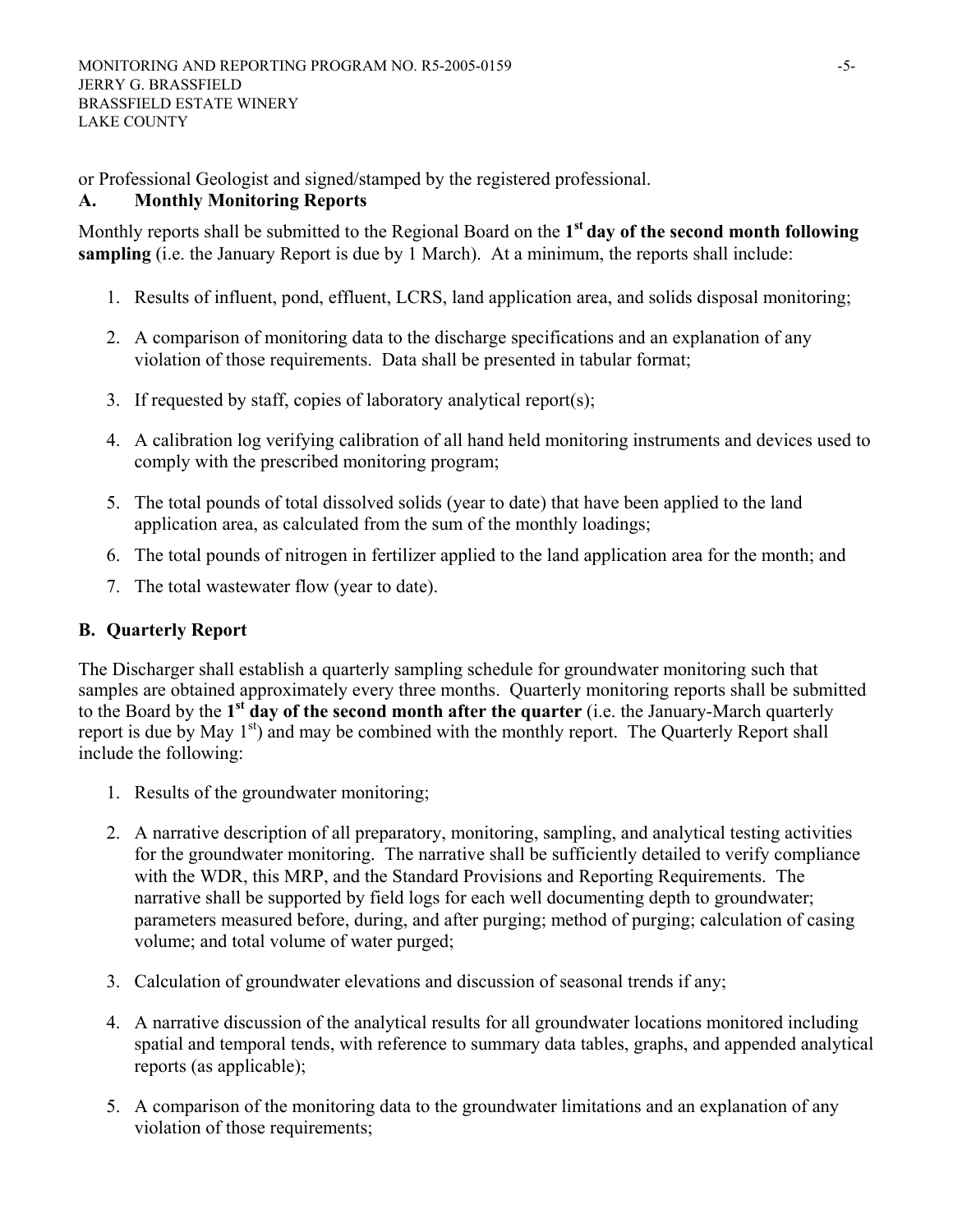- 6. Summary data tables of historical and current water table elevations and analytical results;
- 7. A scaled map showing relevant structures and features of the facility, the locations of monitoring wells and any other sampling stations, and groundwater elevation contours referenced to mean sea level datum; and
- 8. Copies of laboratory analytical report(s) for groundwater monitoring.

# **C. Annual Report**

An Annual Report shall be prepared as the December monthly monitoring report. The Annual Report will include all monitoring data required in the monthly and quarterly schedule. The Annual Report shall be submitted to the Regional Board by **1 February** each year. In addition to the data normally presented, the Annual Report shall include the following:

- 1. The contents of the regular monthly and quarterly monitoring report for the last month and quarter of the year, respectively;
- 2. If requested by staff, tabular and graphical summaries of all data collected during the year;
- 3. Results of the annual effluent and groundwater monitoring;
- 4. Tabular and graphical summaries of historical monthly total loading rates for water (hydraulic loading in gallons and inches), BOD, total nitrogen, and total dissolved solids;
- 5. The total wastewater flow for the year;
- 6. A comprehensive evaluation of the effectiveness of the past year's wastewater application operation in terms of odor control and groundwater protection, including consideration of application management practices (i.e.: waste constituent and hydraulic loadings, application cycles, drying times, and cropping practices), soil profile monitoring data and groundwater monitoring data;
- 7. A summary of the quantity of solid waste (lees, stems, pomace, etc) generated and disposed of both on and off the site;
- 8. An evaluation of the groundwater quality beneath the ponds and the land application area;
- 9. Estimated monthly flows for the next calendar year;
- 10. A discussion of compliance and corrective actions taken, as well as any planned or proposed actions needed to bring the discharge into full compliance with the waste discharge requirements; and
- 11. A discussion of any data gaps and potential deficiencies/redundancies in the monitoring system or reporting program.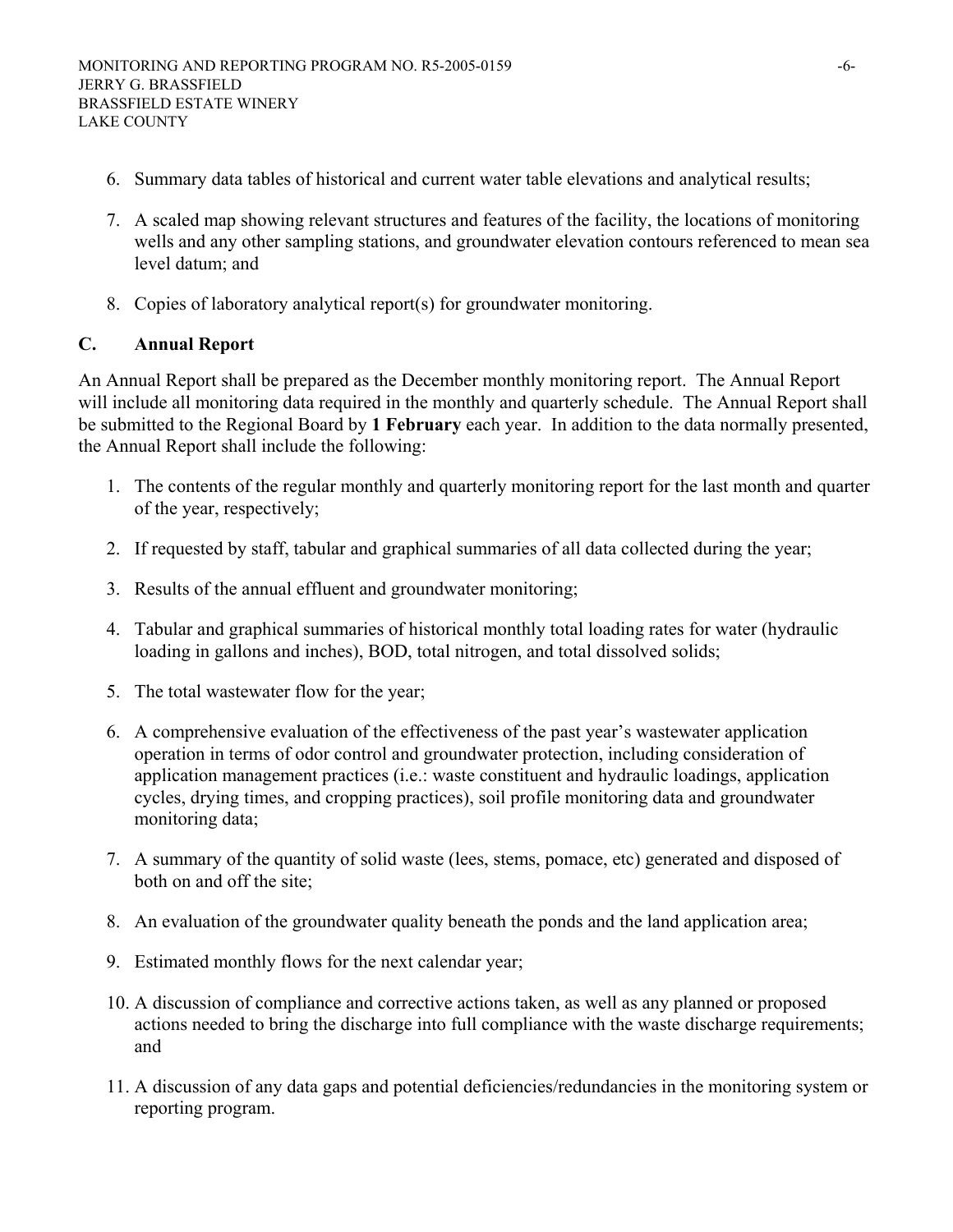A letter transmitting the self-monitoring reports shall accompany each report. Such a letter shall include a discussion of requirement violations found during the reporting period, and actions taken or planned for correcting noted violations, such as operation or facility modifications. If the discharger has previously submitted a report describing corrective actions and/or a time schedule for implementing the corrective actions, reference to the previous correspondence will be satisfactory. The transmittal letter shall contain a statement by the discharger, or the discharger's authorized agent, under penalty of perjury, that to the best of the signer's knowledge the report is true, accurate and complete.

The Discharger shall implement the above monitoring program as of the date of this Order.

Ordered by:

THOMAS R. PINKOS, Executive Officer

 21 October 2005 (Date)

GJC:21-Oct-05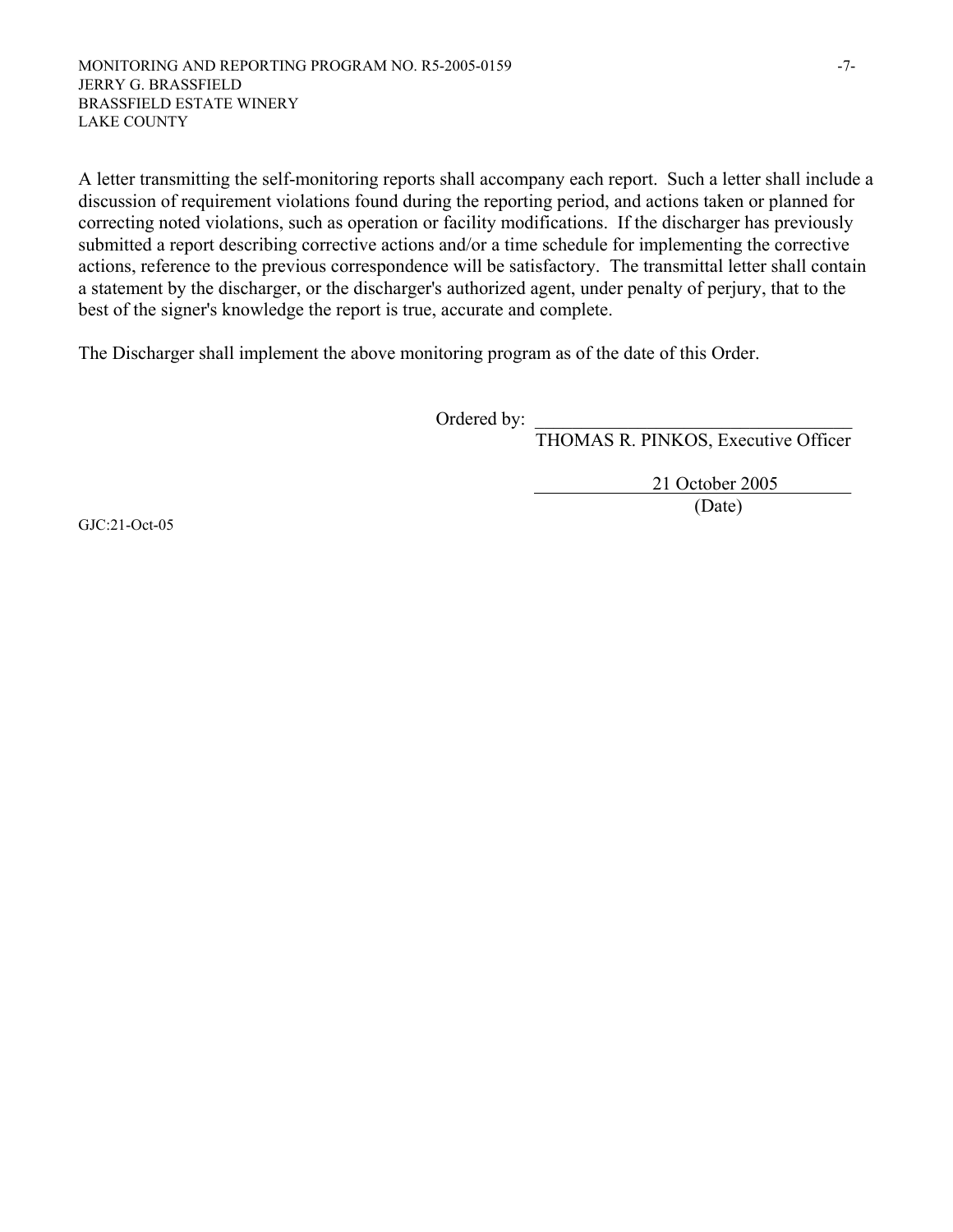### **INFORMATION SHEET**

## ORDER NO. R5-2005-0159 JERRY G. BRASSFIELD BRASSFIELD ESTATE WINERY LAKE COUNTY

Jerry G. Brassfield (Discharger) owns and operates Brassfield Estate Winery, located at the western end of High Valley, a few miles north of Clear Lake. The winery will process up to 80,000 cases of wine for export and local sale. The winery consists of a 6,000 square foot roofed warehouse and a 6,000 square foot open area for the processing operations.

Wastewater was previously treated using a Rotating Biological Contactor (RBC) with disposal to a landscaped area. The Discharger now wishes to change the treatment and disposal method, as described below.

Wastewater generated from winery processing activities (process/equipment cleaning, barrel washing and washdown operations) will be collected in a series of floor drains both at the crush pad and inside the winery building. The wastewater will gravity flow to an influent pump station where it will be pumped through a force main to a selector tank for sludge bulking control. From this tank, the wastewater will be pumped to either Aeration Pond No. 1 or No. 2. Each of the two aeration ponds will be constructed with two individual layers of 40-mil geocomposite clay liner (GCL) underlain with a leachate collection system between the two GCL layers for leak detection purposes. A 4-inch thick concrete layer will overlie the liner and act as a wear surface to protect the liner from maintenance operations and possible scour from the mechanical aerators**.** From the ponds, the wastewater will then flow through a clarifier and into storage tanks and a pumping system where supplemental water will be added prior to being discharged to an 8-acre land application area. Activated sludge from the clarifier will either be directly pumped to the selector tank and then to the aeration ponds, or into two sludge drying constructed with a 40 mil high density polyethylene (HDPE) liner with a drain pipe connected to the aeration ponds. This Order requires the Discharger to submit Construction Quality Assurance (CQA) Certification Report signed by a registered professional to document that the aeration ponds were constructed in accordance with the previously submitted CQA plan and are of high quality to provide maximum protection of water quality.

The Discharger estimates a maximum daily process wastewater flow rate of 6,000 gallons per day (gpd) during the peak grape processing period and approximately 1,830 gpd during the off-season. This Order allows for a monthly average flow of 1,830 gpd with higher monthly average flows allowed during the crush season (generally mid-September through mid-November), as long as the total yearly flow does not exceed 762,238 gallons.

Sanitary/domestic wastewater is collected separately from the process wastewater using an on-site sewage disposal system which is regulated by Lake County Environmental Health Department.

The solid/semi-solid wastes such as pomace (skins, seeds, pulp, stems, etc. resulting from the grape crush) is placed into plastic tubs and then spread over the adjacent 80 acre vineyard. The composted waste material is then disced into the soil during spring soil preparation.

This Order establishes effluent limits for wastewater discharged to the land application area based on background groundwater quality, the treatment capability of the wastewater system, the amount of land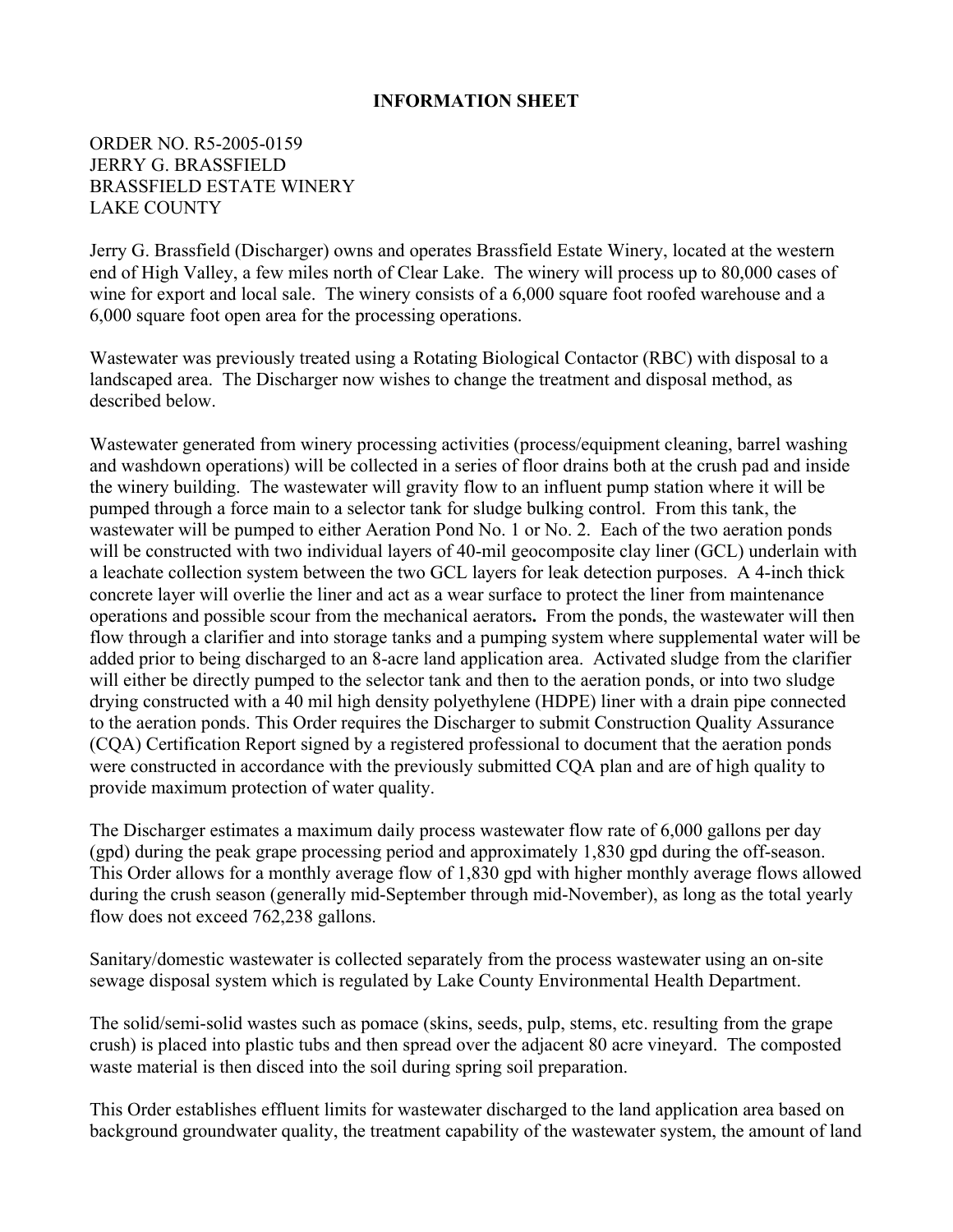#### ORDER NO. R5-2005-0159 -2-INFORMATION SHEET BRASSFIELD WINERY LAKE COUNTY

that will be irrigated, and the Groundwater Limitation, which does not allow degradation of the groundwater. The effluent limits are specific for this particular site and operating conditions. This Order also requires an extensive monitoring and reporting program, which includes the process wastewater, ponds, land application area, leachate collection and recovery system, solids, and groundwater. The Discharger is also required to evaluate the groundwater degradation caused by its previous wastewater treatment and disposal system and to propose remedial actions to return impacted groundwater to background groundwater quality.

Surface water flows into two drainage channels, one along the south west side of the property which drains into Schindler Creek, and another channel along the northwest side of the property which drains into the main channel below the property. Both these channels drain into Clear Lake.

GJC:9-Nov-0525-Oct-05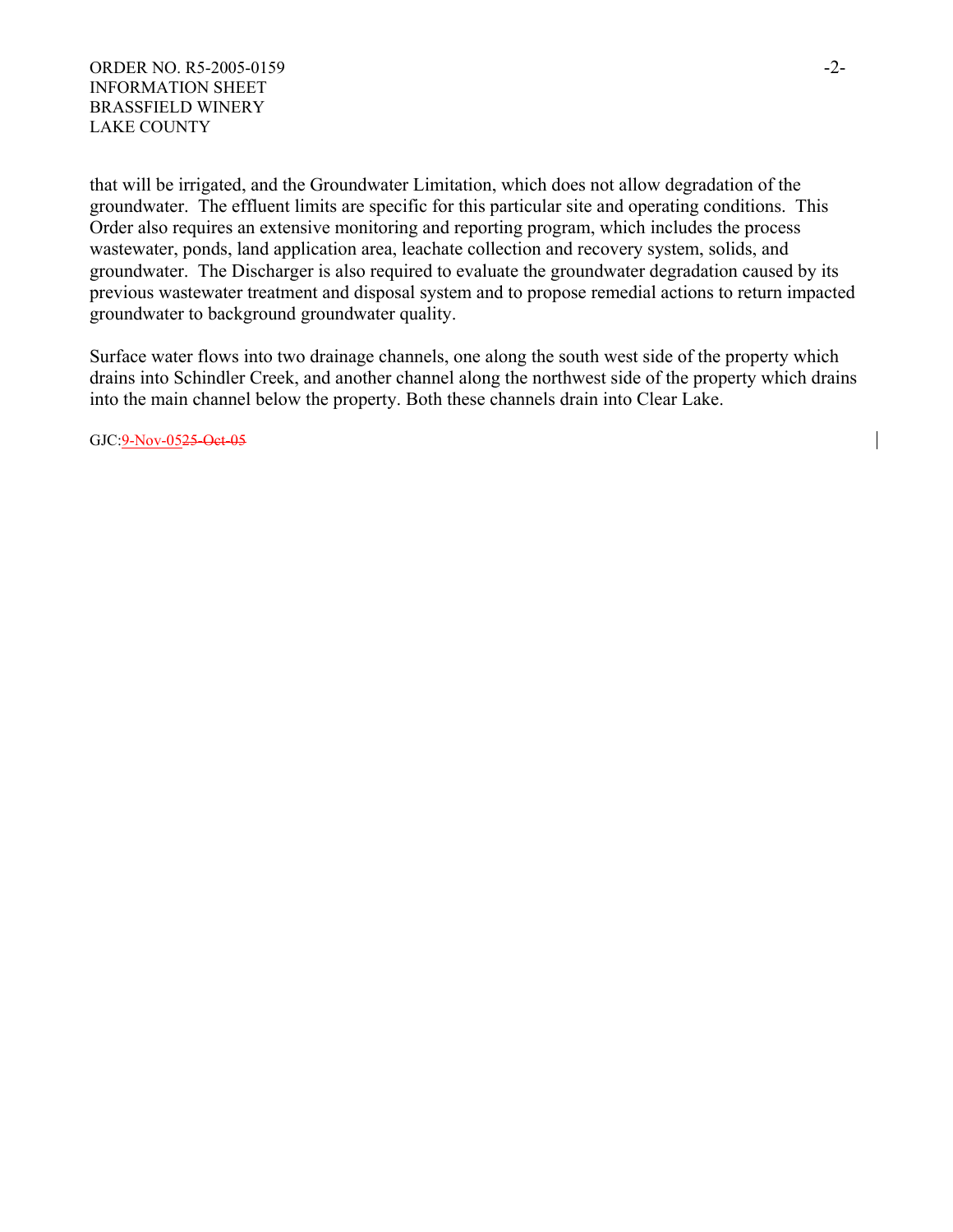**ORDER NO. R5-2005-0159 ATTACHMENT A** 

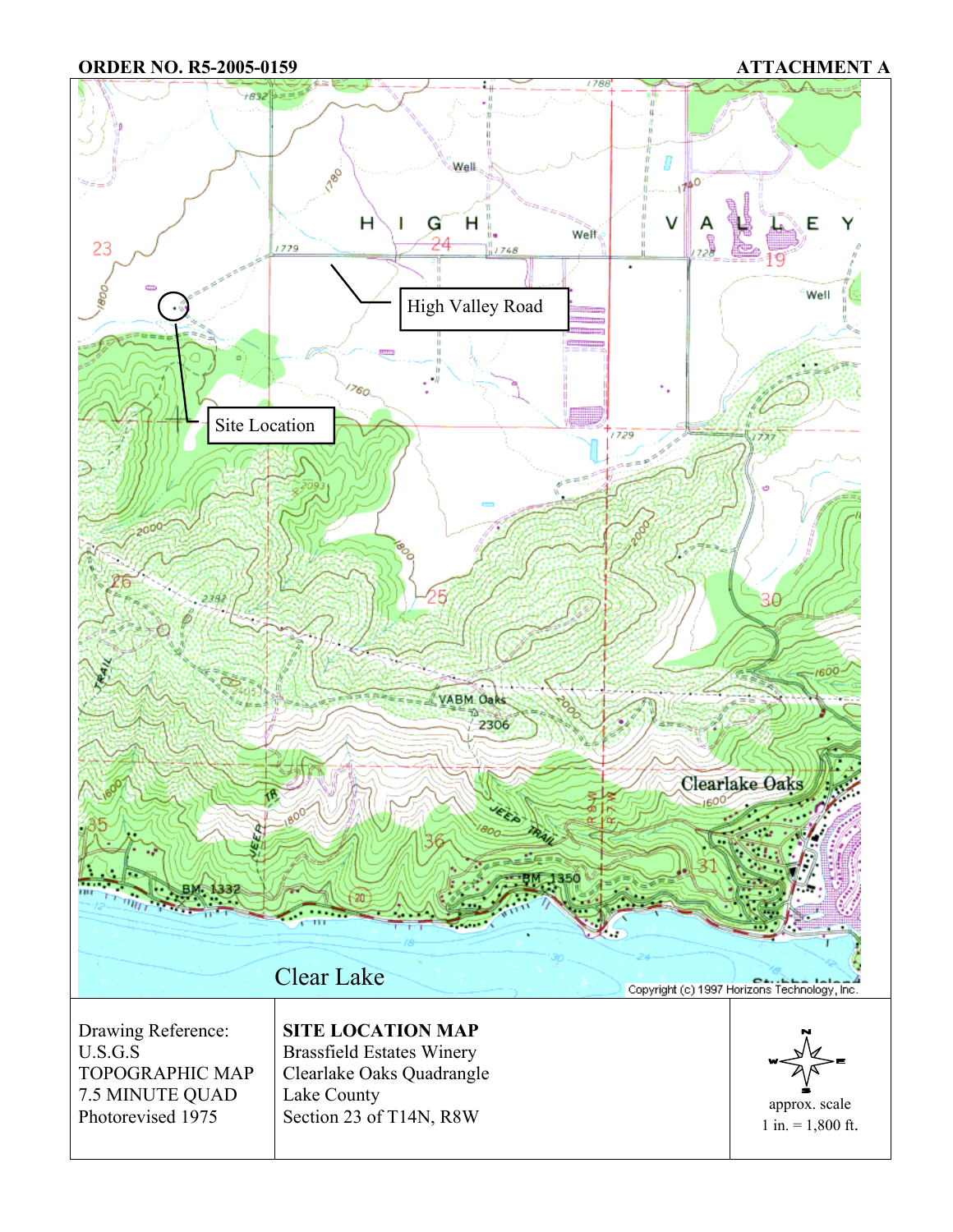# **ORDER NO. R5-2005-0159 ATTACHMENT B**

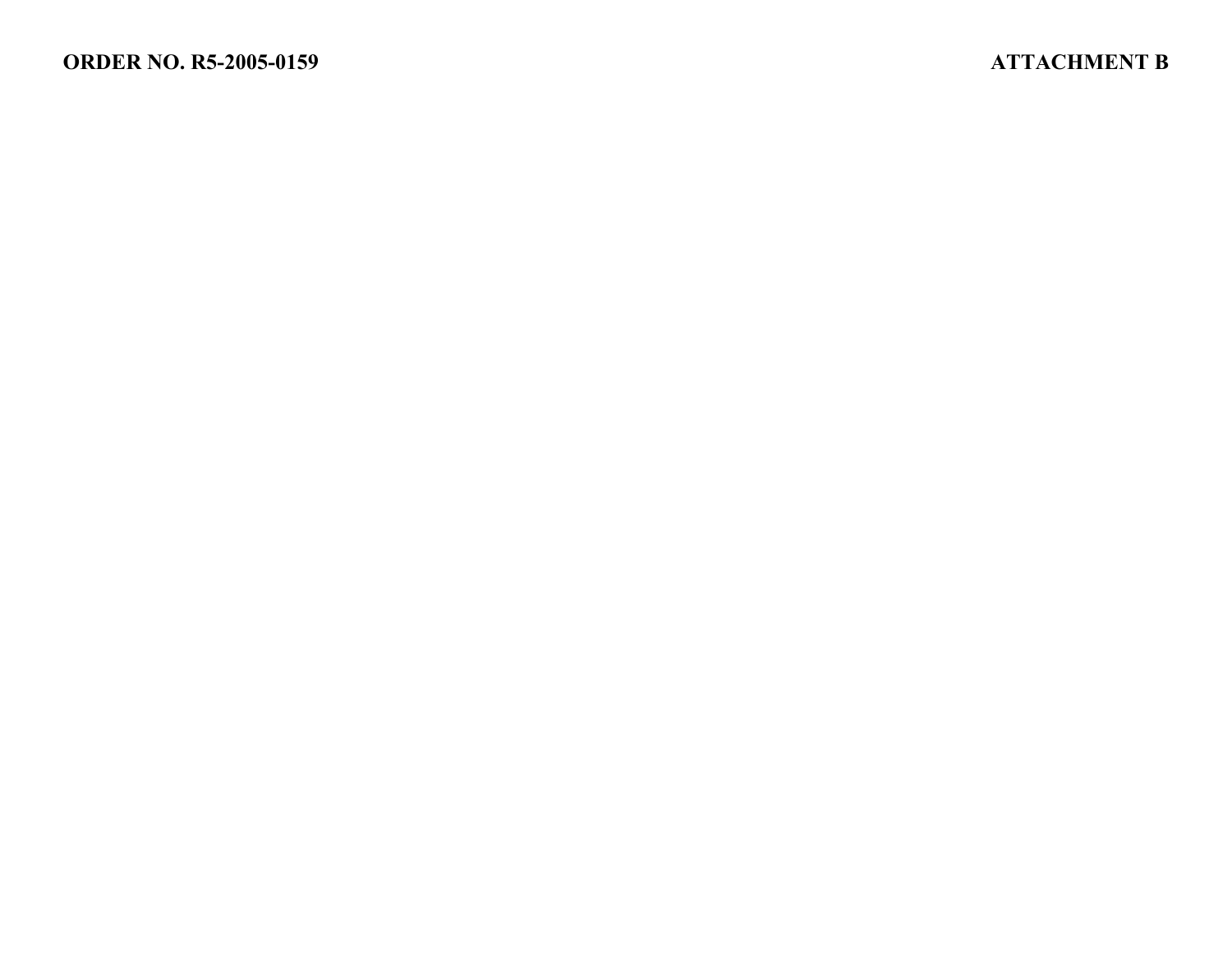# **ORDER NO. R5-2005-0159**

# **ATTACHMENT C**

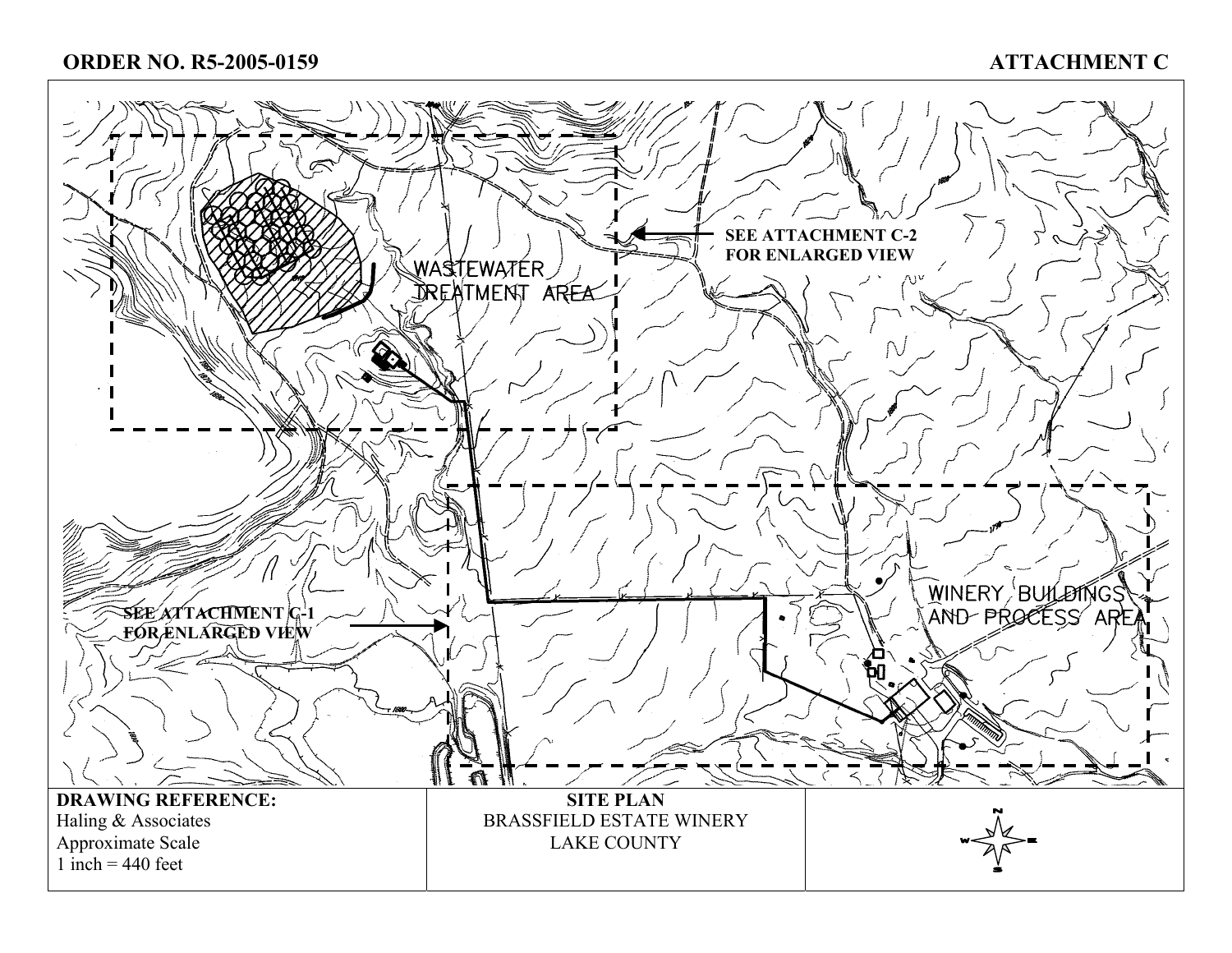# **ORDER NO. R5-2005-0159**

# **ATTACHMENT C-1**

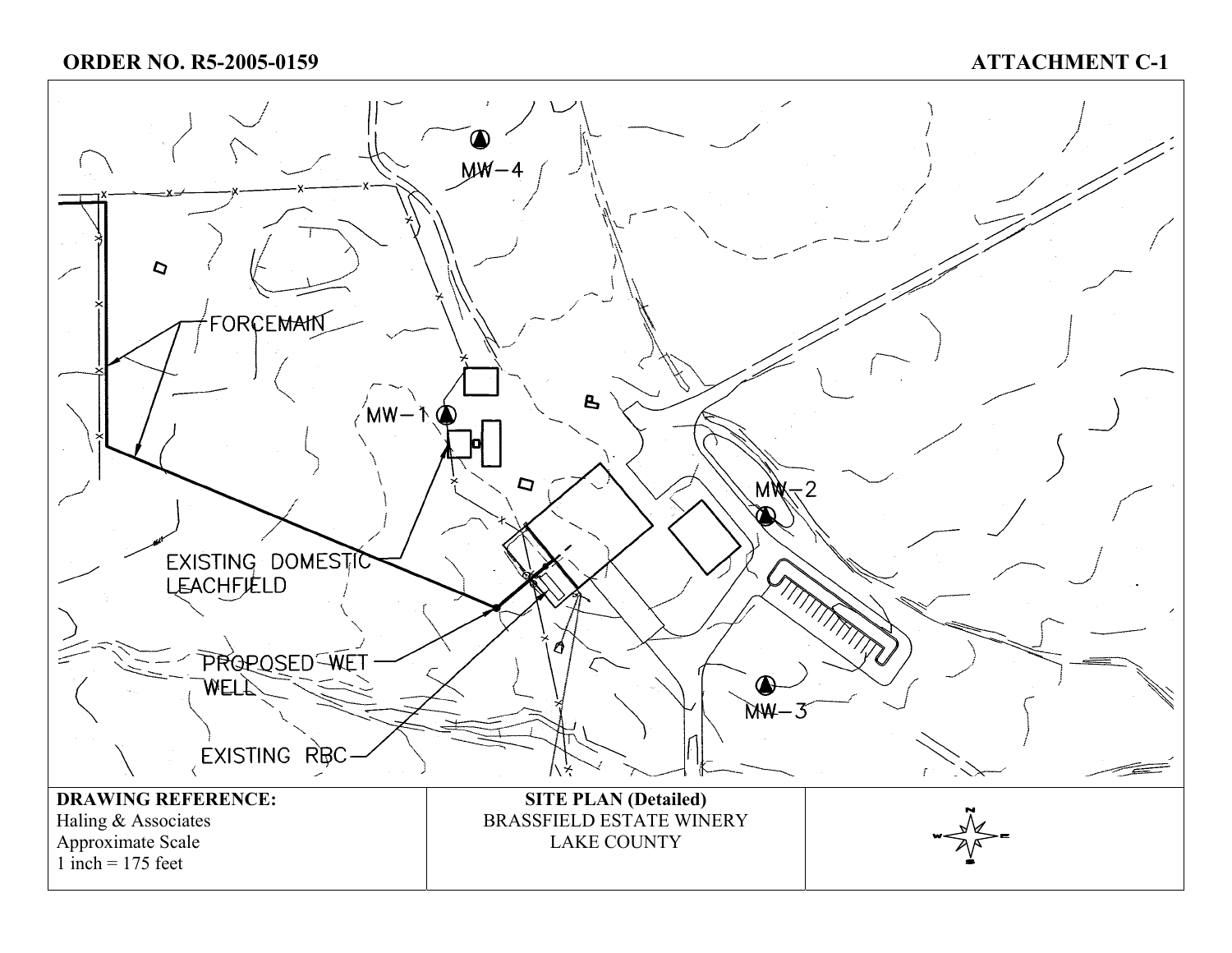# **ATTACHMENT C-2**

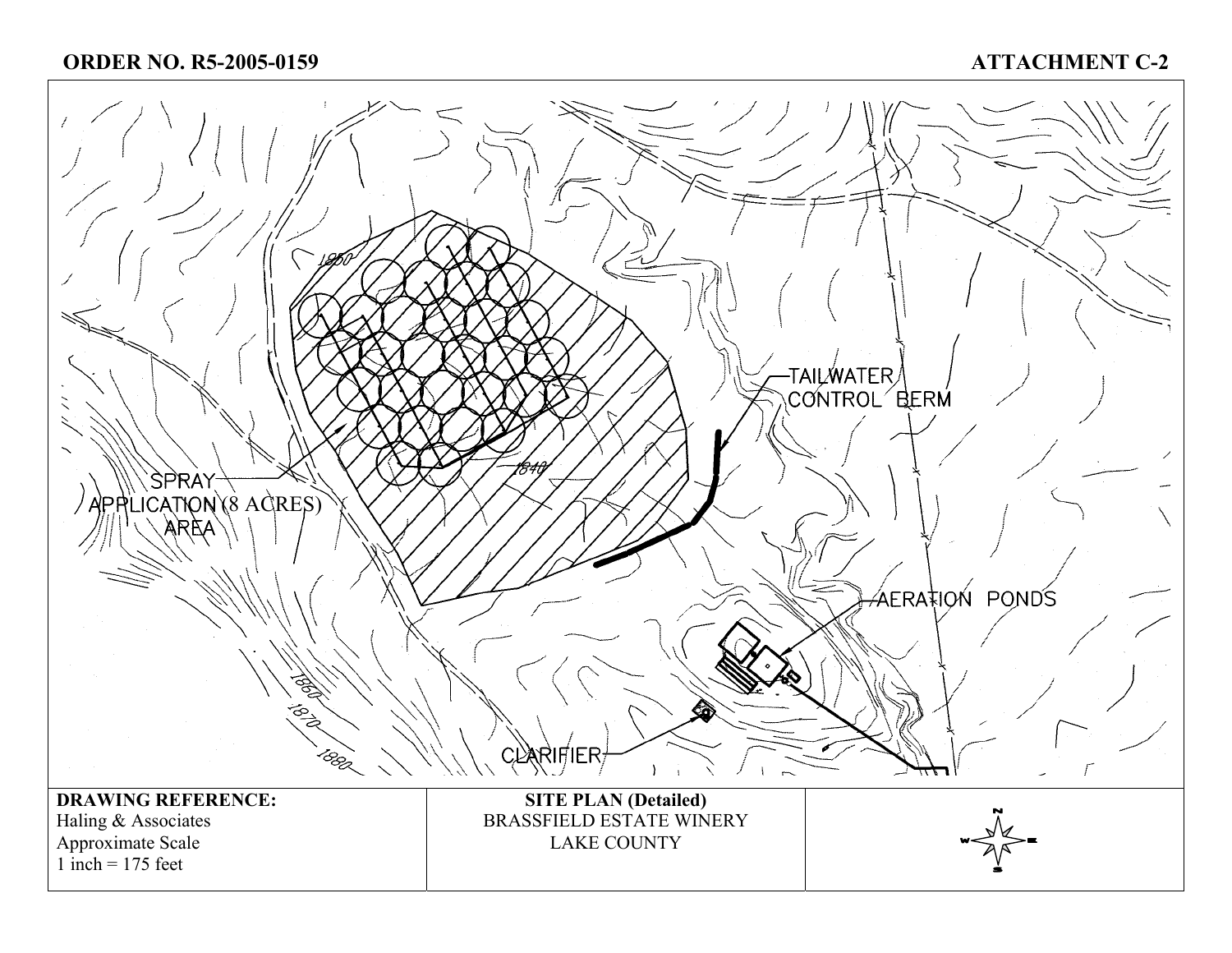

**California Regional Water Quality Control Board** 

**Central Valley Region** 

**Robert Schneider, Chair**

**Alan C. Lloyd, Ph.D.**  *Agency Secretary* 

**Sacramento Main Office** 11020 Sun Center Drive #200 Rancho Cordova, CA 95670-6114 Phone (916) 464-3291 Fax (916) 464-4780 Internet Address: http://www.waterboards.ca.gov/centralvalley

**Arnold Schwarzenegger**  *Governor* 

## **ORDER NO. R5-2005-0159 ATTACHMENT D REQUIREMENTS FOR MONITORING WELL INSTALLATION WORKPLANS AND MONITORING WELL INSTALLATION REPORTS**

Prior to installation of groundwater monitoring wells, the Discharger shall submit a workplan containing, at a minimum, the information listed in Section 1, below. Wells may be installed after staff approve the workplan. Upon installation of the monitoring wells, the Discharger shall submit a well installation report which includes the information contained in Section 2, below. All workplans and reports must be prepared under the direction of, and signed by, a registered geologist or civil engineer licensed by the State of California.

# **SECTION 1 - Monitoring Well Installation Workplan and Groundwater Sampling and Analysis Plan**

The monitoring well installation workplan shall contain the following minimum information:

A. General Information:

 Purpose of the well installation project Brief description of local geologic and hydrogeologic conditions Proposed monitoring well locations and rationale for well locations Topographic map showing facility location, roads, and surface water bodies Large scaled site map showing all existing on-site wells, proposed wells, surface drainage courses, surface water bodies, buildings, waste handling facilities, utilities, and major physical and man-made features

B. Drilling Details:

 On-site supervision of drilling and well installation activities Description of drilling equipment and techniques Equipment decontamination procedures Soil sampling intervals (if appropriate) and logging methods

C. Monitoring Well Design (in narrative and/or graphic form):

Diagram of proposed well construction details

- Borehole diameter
- Casing and screen material, diameter, and centralizer spacing (if needed)
- Type of well caps (bottom cap either screw on or secured with stainless steel screws)
- Anticipated depth of well, length of well casing, and length and position of perforated interval

# *California Environmental Protection Agency*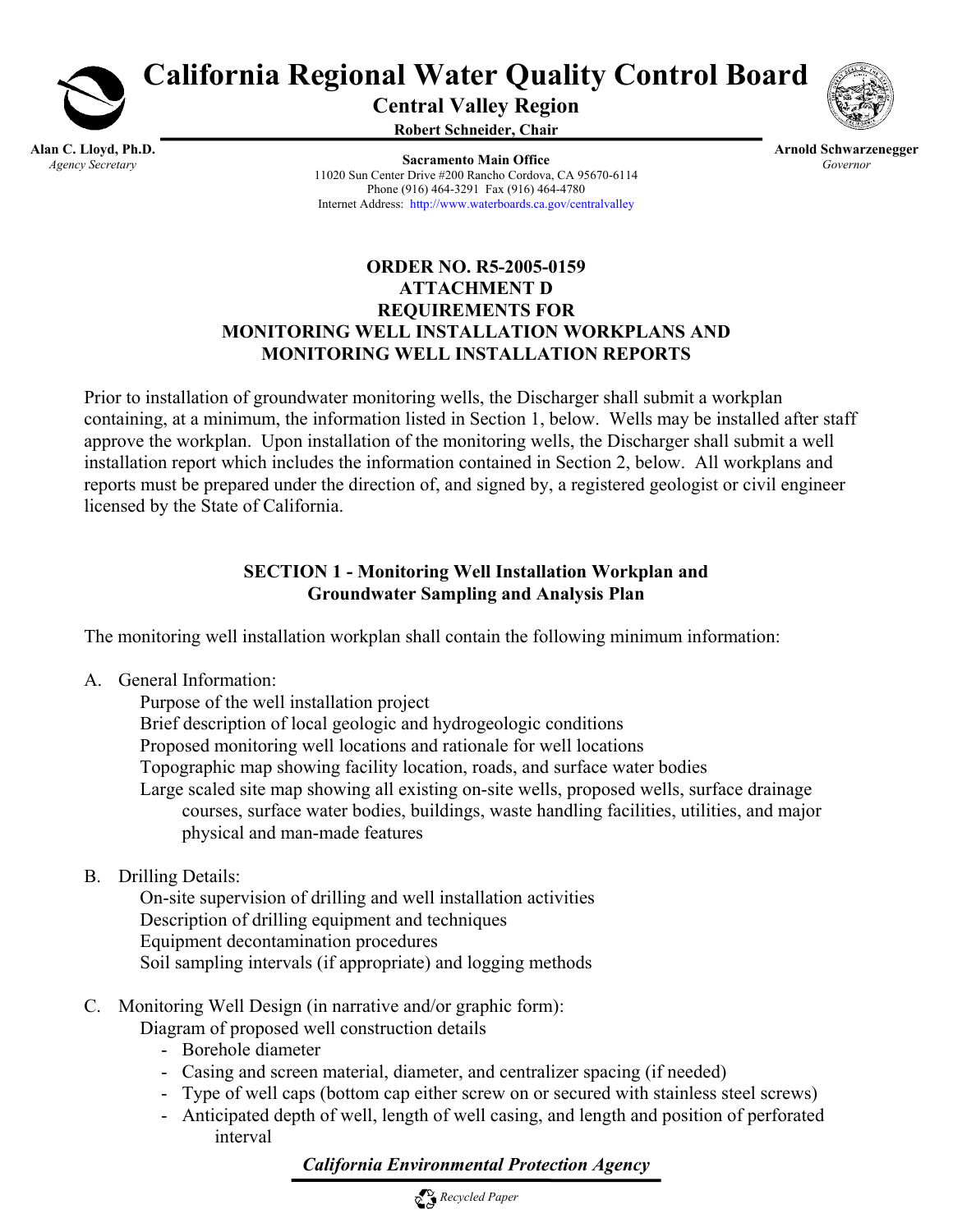- Thickness, position and composition of surface seal, sanitary seal, and sand pack
- Anticipated screen slot size and filter pack
- D. Well Development (not to be performed until at least 48 hours after sanitary seal placement): Method of development to be used (i.e., surge, bail, pump, etc.) Parameters to be monitored during development and record keeping technique Method of determining when development is complete Disposal of development water
- E. Well Survey (precision of vertical survey data shall be at least 0.01 foot): Identify the Licensed Land Surveyor or Civil Engineer that will perform the survey Datum for survey measurements List well features to be surveyed (i.e. top of casing, horizontal and vertical coordinates, etc.)
- F. Schedule for Completion of Work

# G. **Appendix: Groundwater Sampling and Analysis Plan (SAP)**

The Groundwater SAP shall be included as an appendix to the workplan, and shall be utilized as a guidance document that is referred to by individuals responsible for conducting groundwater monitoring and sampling activities.

Provide a detailed written description of standard operating procedures for the following:

- Equipment to be used during sampling
- Equipment decontamination procedures
- Water level measurement procedures
- Well purging (include a discussion of procedures to follow if three casing volumes cannot be purged)
- Monitoring and record keeping during water level measurement and well purging (include copies of record keeping logs to be used)
- Purge water disposal
- Analytical methods and required reporting limits
- Sample containers and preservatives
- Sampling
	- General sampling techniques
	- Record keeping during sampling (include copies of record keeping logs to be used) - QA/QC samples
	-
- Chain of Custody
- Sample handling and transport

# **SECTION 2 - Monitoring Well Installation Report**

The monitoring well installation report must provide the information listed below. In addition, the report must also clearly identify, describe, and justify any deviations from the approved workplan.

A. General Information:

Purpose of the well installation project